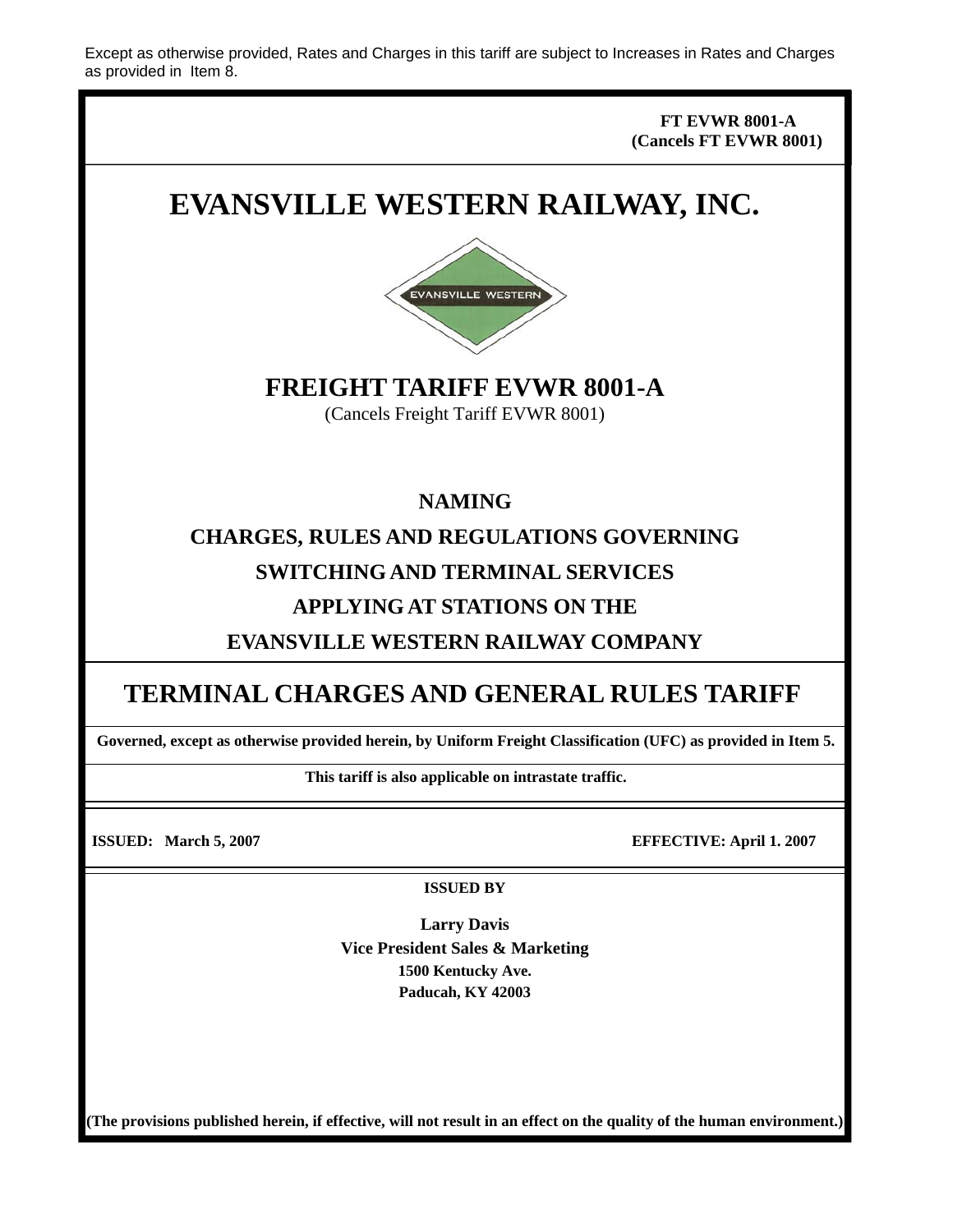| (For information only. The application of this tariff will be<br><b>SUBJECT</b><br><b>ITEM(S)</b><br>governed by the precise terms and conditions stated<br>elsewhere herein and not by this Plan of Tariff.)<br>Application of Increases<br>8<br>Articulated cars, charge for<br>180<br>Absorption of connecting lines switching<br>Carrier Liability - Loss and Damage of Lading<br>108 [A]<br>charges<br>Cars having more than 4 axles<br>170<br>Interterminal switching charges<br>110<br>Cars ordered but not used<br>Intraterminal and intraplant switching<br>Charges for movement of empty railcars<br>1000<br>charges<br>Classification, description of<br>5<br>Special freight train service<br>Computing Length of Cars<br>130<br>Diversion or reconsignment<br>Consecutive numbers<br>40<br><b>Weight Agreements</b><br>400<br>Diversion or reconsignment<br>Interchange error movements<br>Error in billing freight<br>160<br>Set Back Charges on Reconsigned Cars<br>Excess weight over full carload<br>145<br>Charges for movement of empty railcars.<br>Section 9:<br>Explosives and other dangerous articles<br>100<br>General application of switching charges<br>105<br>General application of tariff<br>1<br>145<br>Improperly loaded cars<br>Interchange error movements<br>650<br>280<br>Interterminal switching<br>290-315<br>Intraplant switching<br>Intraterminal switching<br>290-315<br>Maximum Allowable Gross Weight on Rail<br>107 [A]<br>Method of cancelling items<br>75<br>Order notify shipments<br>140<br>Payment of charges<br>155<br>Prepay requirements and station conditions<br>10<br>Receipt or delivery of freight<br>115,120,<br>125<br>260-270<br>Reciprocal switching absorption<br>Reconsignment or diversion<br>400<br>20<br>Reference to tariffs, etc.<br>198<br>Requests for cars for loading<br>Security deposits<br>135<br>Set back charge on reconsigned cars<br>700<br>Shipments held for inspection<br>150<br>Shrinkage<br>165<br>Special equipment, charge for use of<br>175<br>Special freight train service<br>350-365<br>Special switching service<br>185<br>Surrender of documents<br>195<br>Switching loaded cars held for instructions<br>190<br>Terminal or transit privileges<br>25<br>405<br>Weight Agreements |            | <b>PLAN OF TARIFF</b> | <b>TABLE OF CONTENTS</b> |  |
|--------------------------------------------------------------------------------------------------------------------------------------------------------------------------------------------------------------------------------------------------------------------------------------------------------------------------------------------------------------------------------------------------------------------------------------------------------------------------------------------------------------------------------------------------------------------------------------------------------------------------------------------------------------------------------------------------------------------------------------------------------------------------------------------------------------------------------------------------------------------------------------------------------------------------------------------------------------------------------------------------------------------------------------------------------------------------------------------------------------------------------------------------------------------------------------------------------------------------------------------------------------------------------------------------------------------------------------------------------------------------------------------------------------------------------------------------------------------------------------------------------------------------------------------------------------------------------------------------------------------------------------------------------------------------------------------------------------------------------------------------------------------------------------------------------------------------------------------------------------------------------------------------------------------------------------------------------------------------------------------------------------------------------------------------------------------------------------------------------------------------------------------------------------------------------------------------------------------------------------------------------------------------------|------------|-----------------------|--------------------------|--|
|                                                                                                                                                                                                                                                                                                                                                                                                                                                                                                                                                                                                                                                                                                                                                                                                                                                                                                                                                                                                                                                                                                                                                                                                                                                                                                                                                                                                                                                                                                                                                                                                                                                                                                                                                                                                                                                                                                                                                                                                                                                                                                                                                                                                                                                                                |            |                       |                          |  |
|                                                                                                                                                                                                                                                                                                                                                                                                                                                                                                                                                                                                                                                                                                                                                                                                                                                                                                                                                                                                                                                                                                                                                                                                                                                                                                                                                                                                                                                                                                                                                                                                                                                                                                                                                                                                                                                                                                                                                                                                                                                                                                                                                                                                                                                                                |            |                       |                          |  |
|                                                                                                                                                                                                                                                                                                                                                                                                                                                                                                                                                                                                                                                                                                                                                                                                                                                                                                                                                                                                                                                                                                                                                                                                                                                                                                                                                                                                                                                                                                                                                                                                                                                                                                                                                                                                                                                                                                                                                                                                                                                                                                                                                                                                                                                                                |            |                       |                          |  |
|                                                                                                                                                                                                                                                                                                                                                                                                                                                                                                                                                                                                                                                                                                                                                                                                                                                                                                                                                                                                                                                                                                                                                                                                                                                                                                                                                                                                                                                                                                                                                                                                                                                                                                                                                                                                                                                                                                                                                                                                                                                                                                                                                                                                                                                                                |            |                       |                          |  |
|                                                                                                                                                                                                                                                                                                                                                                                                                                                                                                                                                                                                                                                                                                                                                                                                                                                                                                                                                                                                                                                                                                                                                                                                                                                                                                                                                                                                                                                                                                                                                                                                                                                                                                                                                                                                                                                                                                                                                                                                                                                                                                                                                                                                                                                                                | Section 1: |                       |                          |  |
|                                                                                                                                                                                                                                                                                                                                                                                                                                                                                                                                                                                                                                                                                                                                                                                                                                                                                                                                                                                                                                                                                                                                                                                                                                                                                                                                                                                                                                                                                                                                                                                                                                                                                                                                                                                                                                                                                                                                                                                                                                                                                                                                                                                                                                                                                |            |                       |                          |  |
|                                                                                                                                                                                                                                                                                                                                                                                                                                                                                                                                                                                                                                                                                                                                                                                                                                                                                                                                                                                                                                                                                                                                                                                                                                                                                                                                                                                                                                                                                                                                                                                                                                                                                                                                                                                                                                                                                                                                                                                                                                                                                                                                                                                                                                                                                | Section 2: |                       |                          |  |
|                                                                                                                                                                                                                                                                                                                                                                                                                                                                                                                                                                                                                                                                                                                                                                                                                                                                                                                                                                                                                                                                                                                                                                                                                                                                                                                                                                                                                                                                                                                                                                                                                                                                                                                                                                                                                                                                                                                                                                                                                                                                                                                                                                                                                                                                                | Section 3: |                       |                          |  |
|                                                                                                                                                                                                                                                                                                                                                                                                                                                                                                                                                                                                                                                                                                                                                                                                                                                                                                                                                                                                                                                                                                                                                                                                                                                                                                                                                                                                                                                                                                                                                                                                                                                                                                                                                                                                                                                                                                                                                                                                                                                                                                                                                                                                                                                                                |            |                       |                          |  |
|                                                                                                                                                                                                                                                                                                                                                                                                                                                                                                                                                                                                                                                                                                                                                                                                                                                                                                                                                                                                                                                                                                                                                                                                                                                                                                                                                                                                                                                                                                                                                                                                                                                                                                                                                                                                                                                                                                                                                                                                                                                                                                                                                                                                                                                                                | Section 4: |                       |                          |  |
|                                                                                                                                                                                                                                                                                                                                                                                                                                                                                                                                                                                                                                                                                                                                                                                                                                                                                                                                                                                                                                                                                                                                                                                                                                                                                                                                                                                                                                                                                                                                                                                                                                                                                                                                                                                                                                                                                                                                                                                                                                                                                                                                                                                                                                                                                | Section 5: |                       |                          |  |
|                                                                                                                                                                                                                                                                                                                                                                                                                                                                                                                                                                                                                                                                                                                                                                                                                                                                                                                                                                                                                                                                                                                                                                                                                                                                                                                                                                                                                                                                                                                                                                                                                                                                                                                                                                                                                                                                                                                                                                                                                                                                                                                                                                                                                                                                                | Section 6: |                       |                          |  |
|                                                                                                                                                                                                                                                                                                                                                                                                                                                                                                                                                                                                                                                                                                                                                                                                                                                                                                                                                                                                                                                                                                                                                                                                                                                                                                                                                                                                                                                                                                                                                                                                                                                                                                                                                                                                                                                                                                                                                                                                                                                                                                                                                                                                                                                                                | Section 7: |                       |                          |  |
|                                                                                                                                                                                                                                                                                                                                                                                                                                                                                                                                                                                                                                                                                                                                                                                                                                                                                                                                                                                                                                                                                                                                                                                                                                                                                                                                                                                                                                                                                                                                                                                                                                                                                                                                                                                                                                                                                                                                                                                                                                                                                                                                                                                                                                                                                | Section 8: |                       |                          |  |
|                                                                                                                                                                                                                                                                                                                                                                                                                                                                                                                                                                                                                                                                                                                                                                                                                                                                                                                                                                                                                                                                                                                                                                                                                                                                                                                                                                                                                                                                                                                                                                                                                                                                                                                                                                                                                                                                                                                                                                                                                                                                                                                                                                                                                                                                                |            |                       |                          |  |
|                                                                                                                                                                                                                                                                                                                                                                                                                                                                                                                                                                                                                                                                                                                                                                                                                                                                                                                                                                                                                                                                                                                                                                                                                                                                                                                                                                                                                                                                                                                                                                                                                                                                                                                                                                                                                                                                                                                                                                                                                                                                                                                                                                                                                                                                                |            |                       |                          |  |
|                                                                                                                                                                                                                                                                                                                                                                                                                                                                                                                                                                                                                                                                                                                                                                                                                                                                                                                                                                                                                                                                                                                                                                                                                                                                                                                                                                                                                                                                                                                                                                                                                                                                                                                                                                                                                                                                                                                                                                                                                                                                                                                                                                                                                                                                                |            |                       |                          |  |
|                                                                                                                                                                                                                                                                                                                                                                                                                                                                                                                                                                                                                                                                                                                                                                                                                                                                                                                                                                                                                                                                                                                                                                                                                                                                                                                                                                                                                                                                                                                                                                                                                                                                                                                                                                                                                                                                                                                                                                                                                                                                                                                                                                                                                                                                                |            |                       |                          |  |
|                                                                                                                                                                                                                                                                                                                                                                                                                                                                                                                                                                                                                                                                                                                                                                                                                                                                                                                                                                                                                                                                                                                                                                                                                                                                                                                                                                                                                                                                                                                                                                                                                                                                                                                                                                                                                                                                                                                                                                                                                                                                                                                                                                                                                                                                                |            |                       |                          |  |
|                                                                                                                                                                                                                                                                                                                                                                                                                                                                                                                                                                                                                                                                                                                                                                                                                                                                                                                                                                                                                                                                                                                                                                                                                                                                                                                                                                                                                                                                                                                                                                                                                                                                                                                                                                                                                                                                                                                                                                                                                                                                                                                                                                                                                                                                                |            |                       |                          |  |
|                                                                                                                                                                                                                                                                                                                                                                                                                                                                                                                                                                                                                                                                                                                                                                                                                                                                                                                                                                                                                                                                                                                                                                                                                                                                                                                                                                                                                                                                                                                                                                                                                                                                                                                                                                                                                                                                                                                                                                                                                                                                                                                                                                                                                                                                                |            |                       |                          |  |
|                                                                                                                                                                                                                                                                                                                                                                                                                                                                                                                                                                                                                                                                                                                                                                                                                                                                                                                                                                                                                                                                                                                                                                                                                                                                                                                                                                                                                                                                                                                                                                                                                                                                                                                                                                                                                                                                                                                                                                                                                                                                                                                                                                                                                                                                                |            |                       |                          |  |
|                                                                                                                                                                                                                                                                                                                                                                                                                                                                                                                                                                                                                                                                                                                                                                                                                                                                                                                                                                                                                                                                                                                                                                                                                                                                                                                                                                                                                                                                                                                                                                                                                                                                                                                                                                                                                                                                                                                                                                                                                                                                                                                                                                                                                                                                                |            |                       |                          |  |
|                                                                                                                                                                                                                                                                                                                                                                                                                                                                                                                                                                                                                                                                                                                                                                                                                                                                                                                                                                                                                                                                                                                                                                                                                                                                                                                                                                                                                                                                                                                                                                                                                                                                                                                                                                                                                                                                                                                                                                                                                                                                                                                                                                                                                                                                                |            |                       |                          |  |
|                                                                                                                                                                                                                                                                                                                                                                                                                                                                                                                                                                                                                                                                                                                                                                                                                                                                                                                                                                                                                                                                                                                                                                                                                                                                                                                                                                                                                                                                                                                                                                                                                                                                                                                                                                                                                                                                                                                                                                                                                                                                                                                                                                                                                                                                                |            |                       |                          |  |
|                                                                                                                                                                                                                                                                                                                                                                                                                                                                                                                                                                                                                                                                                                                                                                                                                                                                                                                                                                                                                                                                                                                                                                                                                                                                                                                                                                                                                                                                                                                                                                                                                                                                                                                                                                                                                                                                                                                                                                                                                                                                                                                                                                                                                                                                                |            |                       |                          |  |
|                                                                                                                                                                                                                                                                                                                                                                                                                                                                                                                                                                                                                                                                                                                                                                                                                                                                                                                                                                                                                                                                                                                                                                                                                                                                                                                                                                                                                                                                                                                                                                                                                                                                                                                                                                                                                                                                                                                                                                                                                                                                                                                                                                                                                                                                                |            |                       |                          |  |
|                                                                                                                                                                                                                                                                                                                                                                                                                                                                                                                                                                                                                                                                                                                                                                                                                                                                                                                                                                                                                                                                                                                                                                                                                                                                                                                                                                                                                                                                                                                                                                                                                                                                                                                                                                                                                                                                                                                                                                                                                                                                                                                                                                                                                                                                                |            |                       |                          |  |
|                                                                                                                                                                                                                                                                                                                                                                                                                                                                                                                                                                                                                                                                                                                                                                                                                                                                                                                                                                                                                                                                                                                                                                                                                                                                                                                                                                                                                                                                                                                                                                                                                                                                                                                                                                                                                                                                                                                                                                                                                                                                                                                                                                                                                                                                                |            |                       |                          |  |
|                                                                                                                                                                                                                                                                                                                                                                                                                                                                                                                                                                                                                                                                                                                                                                                                                                                                                                                                                                                                                                                                                                                                                                                                                                                                                                                                                                                                                                                                                                                                                                                                                                                                                                                                                                                                                                                                                                                                                                                                                                                                                                                                                                                                                                                                                |            |                       |                          |  |
|                                                                                                                                                                                                                                                                                                                                                                                                                                                                                                                                                                                                                                                                                                                                                                                                                                                                                                                                                                                                                                                                                                                                                                                                                                                                                                                                                                                                                                                                                                                                                                                                                                                                                                                                                                                                                                                                                                                                                                                                                                                                                                                                                                                                                                                                                |            |                       |                          |  |
|                                                                                                                                                                                                                                                                                                                                                                                                                                                                                                                                                                                                                                                                                                                                                                                                                                                                                                                                                                                                                                                                                                                                                                                                                                                                                                                                                                                                                                                                                                                                                                                                                                                                                                                                                                                                                                                                                                                                                                                                                                                                                                                                                                                                                                                                                |            |                       |                          |  |
|                                                                                                                                                                                                                                                                                                                                                                                                                                                                                                                                                                                                                                                                                                                                                                                                                                                                                                                                                                                                                                                                                                                                                                                                                                                                                                                                                                                                                                                                                                                                                                                                                                                                                                                                                                                                                                                                                                                                                                                                                                                                                                                                                                                                                                                                                |            |                       |                          |  |
|                                                                                                                                                                                                                                                                                                                                                                                                                                                                                                                                                                                                                                                                                                                                                                                                                                                                                                                                                                                                                                                                                                                                                                                                                                                                                                                                                                                                                                                                                                                                                                                                                                                                                                                                                                                                                                                                                                                                                                                                                                                                                                                                                                                                                                                                                |            |                       |                          |  |
|                                                                                                                                                                                                                                                                                                                                                                                                                                                                                                                                                                                                                                                                                                                                                                                                                                                                                                                                                                                                                                                                                                                                                                                                                                                                                                                                                                                                                                                                                                                                                                                                                                                                                                                                                                                                                                                                                                                                                                                                                                                                                                                                                                                                                                                                                |            |                       |                          |  |
|                                                                                                                                                                                                                                                                                                                                                                                                                                                                                                                                                                                                                                                                                                                                                                                                                                                                                                                                                                                                                                                                                                                                                                                                                                                                                                                                                                                                                                                                                                                                                                                                                                                                                                                                                                                                                                                                                                                                                                                                                                                                                                                                                                                                                                                                                |            |                       |                          |  |
|                                                                                                                                                                                                                                                                                                                                                                                                                                                                                                                                                                                                                                                                                                                                                                                                                                                                                                                                                                                                                                                                                                                                                                                                                                                                                                                                                                                                                                                                                                                                                                                                                                                                                                                                                                                                                                                                                                                                                                                                                                                                                                                                                                                                                                                                                |            |                       |                          |  |
|                                                                                                                                                                                                                                                                                                                                                                                                                                                                                                                                                                                                                                                                                                                                                                                                                                                                                                                                                                                                                                                                                                                                                                                                                                                                                                                                                                                                                                                                                                                                                                                                                                                                                                                                                                                                                                                                                                                                                                                                                                                                                                                                                                                                                                                                                |            |                       |                          |  |
|                                                                                                                                                                                                                                                                                                                                                                                                                                                                                                                                                                                                                                                                                                                                                                                                                                                                                                                                                                                                                                                                                                                                                                                                                                                                                                                                                                                                                                                                                                                                                                                                                                                                                                                                                                                                                                                                                                                                                                                                                                                                                                                                                                                                                                                                                |            |                       |                          |  |
|                                                                                                                                                                                                                                                                                                                                                                                                                                                                                                                                                                                                                                                                                                                                                                                                                                                                                                                                                                                                                                                                                                                                                                                                                                                                                                                                                                                                                                                                                                                                                                                                                                                                                                                                                                                                                                                                                                                                                                                                                                                                                                                                                                                                                                                                                |            |                       |                          |  |
|                                                                                                                                                                                                                                                                                                                                                                                                                                                                                                                                                                                                                                                                                                                                                                                                                                                                                                                                                                                                                                                                                                                                                                                                                                                                                                                                                                                                                                                                                                                                                                                                                                                                                                                                                                                                                                                                                                                                                                                                                                                                                                                                                                                                                                                                                |            |                       |                          |  |
|                                                                                                                                                                                                                                                                                                                                                                                                                                                                                                                                                                                                                                                                                                                                                                                                                                                                                                                                                                                                                                                                                                                                                                                                                                                                                                                                                                                                                                                                                                                                                                                                                                                                                                                                                                                                                                                                                                                                                                                                                                                                                                                                                                                                                                                                                |            |                       |                          |  |
|                                                                                                                                                                                                                                                                                                                                                                                                                                                                                                                                                                                                                                                                                                                                                                                                                                                                                                                                                                                                                                                                                                                                                                                                                                                                                                                                                                                                                                                                                                                                                                                                                                                                                                                                                                                                                                                                                                                                                                                                                                                                                                                                                                                                                                                                                |            |                       |                          |  |
|                                                                                                                                                                                                                                                                                                                                                                                                                                                                                                                                                                                                                                                                                                                                                                                                                                                                                                                                                                                                                                                                                                                                                                                                                                                                                                                                                                                                                                                                                                                                                                                                                                                                                                                                                                                                                                                                                                                                                                                                                                                                                                                                                                                                                                                                                |            |                       |                          |  |
|                                                                                                                                                                                                                                                                                                                                                                                                                                                                                                                                                                                                                                                                                                                                                                                                                                                                                                                                                                                                                                                                                                                                                                                                                                                                                                                                                                                                                                                                                                                                                                                                                                                                                                                                                                                                                                                                                                                                                                                                                                                                                                                                                                                                                                                                                |            |                       |                          |  |
|                                                                                                                                                                                                                                                                                                                                                                                                                                                                                                                                                                                                                                                                                                                                                                                                                                                                                                                                                                                                                                                                                                                                                                                                                                                                                                                                                                                                                                                                                                                                                                                                                                                                                                                                                                                                                                                                                                                                                                                                                                                                                                                                                                                                                                                                                |            |                       |                          |  |
|                                                                                                                                                                                                                                                                                                                                                                                                                                                                                                                                                                                                                                                                                                                                                                                                                                                                                                                                                                                                                                                                                                                                                                                                                                                                                                                                                                                                                                                                                                                                                                                                                                                                                                                                                                                                                                                                                                                                                                                                                                                                                                                                                                                                                                                                                |            |                       |                          |  |
|                                                                                                                                                                                                                                                                                                                                                                                                                                                                                                                                                                                                                                                                                                                                                                                                                                                                                                                                                                                                                                                                                                                                                                                                                                                                                                                                                                                                                                                                                                                                                                                                                                                                                                                                                                                                                                                                                                                                                                                                                                                                                                                                                                                                                                                                                |            |                       |                          |  |
|                                                                                                                                                                                                                                                                                                                                                                                                                                                                                                                                                                                                                                                                                                                                                                                                                                                                                                                                                                                                                                                                                                                                                                                                                                                                                                                                                                                                                                                                                                                                                                                                                                                                                                                                                                                                                                                                                                                                                                                                                                                                                                                                                                                                                                                                                |            |                       |                          |  |
|                                                                                                                                                                                                                                                                                                                                                                                                                                                                                                                                                                                                                                                                                                                                                                                                                                                                                                                                                                                                                                                                                                                                                                                                                                                                                                                                                                                                                                                                                                                                                                                                                                                                                                                                                                                                                                                                                                                                                                                                                                                                                                                                                                                                                                                                                |            |                       |                          |  |
|                                                                                                                                                                                                                                                                                                                                                                                                                                                                                                                                                                                                                                                                                                                                                                                                                                                                                                                                                                                                                                                                                                                                                                                                                                                                                                                                                                                                                                                                                                                                                                                                                                                                                                                                                                                                                                                                                                                                                                                                                                                                                                                                                                                                                                                                                |            |                       |                          |  |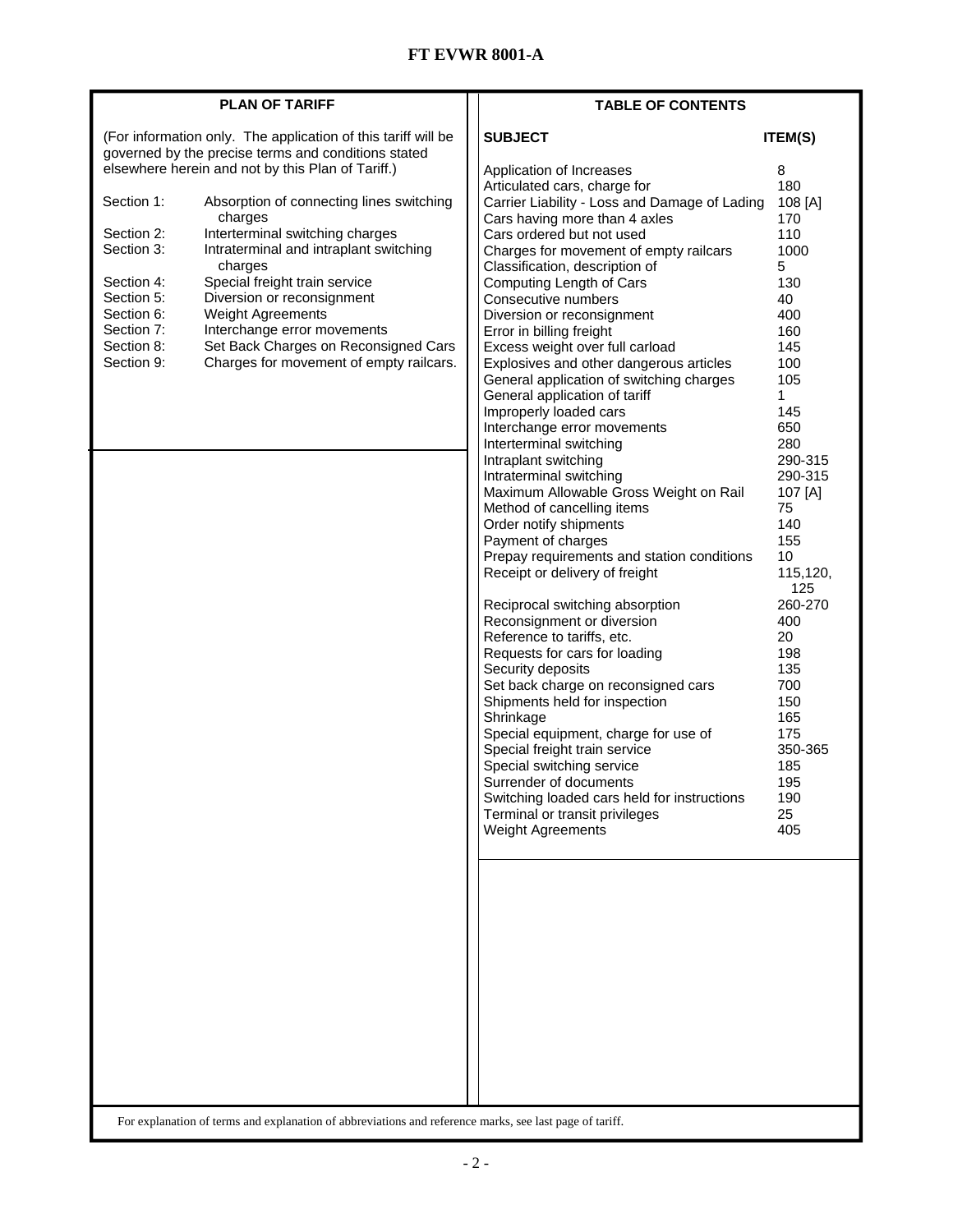| <b>GOVERNING PROVISIONS</b>                                                                                                                                                                                                                                                                                                                                                                                                                                                                                                                                                                                                                                                                                                                                                                                                                                                 | <b>GOVERNING PROVISIONS</b>                                                                                                                                                                                                                                                                                                                                                                                                                                                                                                                                                                   |
|-----------------------------------------------------------------------------------------------------------------------------------------------------------------------------------------------------------------------------------------------------------------------------------------------------------------------------------------------------------------------------------------------------------------------------------------------------------------------------------------------------------------------------------------------------------------------------------------------------------------------------------------------------------------------------------------------------------------------------------------------------------------------------------------------------------------------------------------------------------------------------|-----------------------------------------------------------------------------------------------------------------------------------------------------------------------------------------------------------------------------------------------------------------------------------------------------------------------------------------------------------------------------------------------------------------------------------------------------------------------------------------------------------------------------------------------------------------------------------------------|
| <b>ITEM1</b>                                                                                                                                                                                                                                                                                                                                                                                                                                                                                                                                                                                                                                                                                                                                                                                                                                                                | <b>ITEM 10</b>                                                                                                                                                                                                                                                                                                                                                                                                                                                                                                                                                                                |
| <b>GENERAL APPLICATION</b>                                                                                                                                                                                                                                                                                                                                                                                                                                                                                                                                                                                                                                                                                                                                                                                                                                                  | <b>STATION LIST AND CONDITIONS</b>                                                                                                                                                                                                                                                                                                                                                                                                                                                                                                                                                            |
| Provisions contained in this tariff apply only on standard<br>carload traffic and will not apply to movements of<br>locomotives, oversized rail equipment, maintenance of way<br>equipment, or high and wide loads requiring clearance.<br>This tariff does not apply independently, but applies in<br>connection with any and all rates and charges, either in<br>tariff form or contained in contracts in which the Evansville<br>Western Railway, Inc. is a participant. Except as otherwise<br>provided herein, should provisions of other tariffs conflict<br>with the provisions in this tariff, the provisions of this tariff<br>shall supersede and govern. Should provisions in contracts<br>in which the Evansville Western Railway, Inc. is a<br>participant conflict with the provisions of this tariff, the<br>contract provisions shall supersede and govern. | This tariff is governed by Tariff OPSL 6000 Series to the<br>extent shown below:<br><b>PREPAY REQUIREMENTS AND STATION CONDITIONS</b><br>(a) For additions and abandonments of stations, and,<br>except as otherwise shown herein, for prepay<br>requirements, changes in names of stations,<br>restrictions as to acceptance or delivery of freight, and<br>changes in station facilities.<br>When a station is abandoned as of a date specified in<br>the above named tariff, the rates from and to such<br>station as published in this tariff are inapplicable on<br>and after that date. |
|                                                                                                                                                                                                                                                                                                                                                                                                                                                                                                                                                                                                                                                                                                                                                                                                                                                                             | <b>GEOGRAPHICAL LIST OF STATIONS</b>                                                                                                                                                                                                                                                                                                                                                                                                                                                                                                                                                          |
| <b>ITEM<sub>5</sub></b><br><b>DESCRIPTION OF GOVERNING CLASSIFICATION</b><br>The term "Uniform Classification" when used herein, means<br>Tariff UFC 6000 Series.                                                                                                                                                                                                                                                                                                                                                                                                                                                                                                                                                                                                                                                                                                           | (b) For geographical locations of stations referred to in this<br>tariff by station numbers.<br><b>STATION NUMBERS</b><br>(c) For the identification of stations when stations are<br>shown or referred to by numbers in this tariff.                                                                                                                                                                                                                                                                                                                                                         |
|                                                                                                                                                                                                                                                                                                                                                                                                                                                                                                                                                                                                                                                                                                                                                                                                                                                                             | <b>ITEM 20</b>                                                                                                                                                                                                                                                                                                                                                                                                                                                                                                                                                                                |
| <b>ITEM8</b>                                                                                                                                                                                                                                                                                                                                                                                                                                                                                                                                                                                                                                                                                                                                                                                                                                                                | REFERENCE TO TARIFFS, ITEMS, NOTES, RULES,<br>ETC.                                                                                                                                                                                                                                                                                                                                                                                                                                                                                                                                            |
| <b>APPLICATION OF INCREASES</b><br>Except as otherwise provided in connection with rates and<br>charges, rates and charges in this tariff are subject to<br>increase upon twenty (20) days notice.                                                                                                                                                                                                                                                                                                                                                                                                                                                                                                                                                                                                                                                                          | (a) Where reference is made in this tariff to tariffs, items,<br>notes, rules, etc., such references are continuous and<br>include supplements to and successive issues of such<br>tariffs and reissues of such items, notes, rules, etc.<br>(b) Where reference is made in this tariff to another tariff<br>by number, such reference applies also to such tariff to<br>the extent it may be applicable on intrastate traffic or<br>traffic to, from or through Canada.                                                                                                                      |
| For explanation of terms and explanation of abbreviations and reference marks, see last page of tariff.                                                                                                                                                                                                                                                                                                                                                                                                                                                                                                                                                                                                                                                                                                                                                                     |                                                                                                                                                                                                                                                                                                                                                                                                                                                                                                                                                                                               |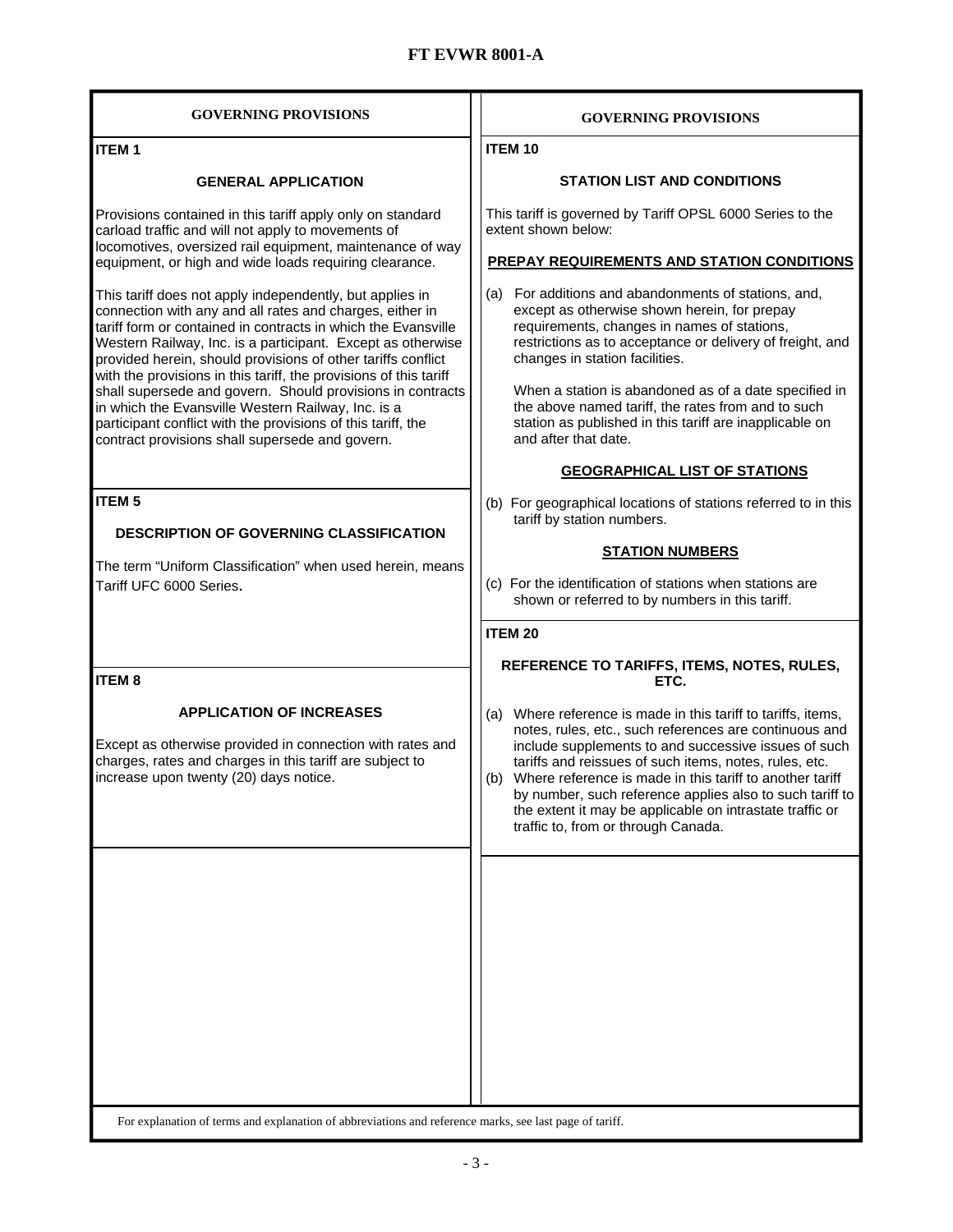| <b>GOVERNING PROVISIONS</b>                                                                                                                                                                                                                                                                                                                                                                                                                                                                                                                                        | <b>GOVERNING PROVISIONS</b>                                                                                                                                                                                                                                                                                                                                            |  |
|--------------------------------------------------------------------------------------------------------------------------------------------------------------------------------------------------------------------------------------------------------------------------------------------------------------------------------------------------------------------------------------------------------------------------------------------------------------------------------------------------------------------------------------------------------------------|------------------------------------------------------------------------------------------------------------------------------------------------------------------------------------------------------------------------------------------------------------------------------------------------------------------------------------------------------------------------|--|
| <b>ITEM 25</b>                                                                                                                                                                                                                                                                                                                                                                                                                                                                                                                                                     | <b>ITEM75</b>                                                                                                                                                                                                                                                                                                                                                          |  |
| <b>TERMINAL OR TRANSIT PRIVILEGES OR SERVICES</b>                                                                                                                                                                                                                                                                                                                                                                                                                                                                                                                  | <b>METHOD OF CANCELLING ITEMS</b>                                                                                                                                                                                                                                                                                                                                      |  |
| In the absence of specific provisions in this tariff to the<br>contrary, shipments transported under this tariff will be<br>entitled to such allowances and privileges and subject to<br>such rules, regulations and additional charges of<br>participating carriers performing the services as are<br>provided in tariffs, lawfully in effect relating to car services,<br>demurrage, diversions, inspections, mileage or private cars,<br>reconsigning, storage, switching, weighing or other terminal<br>or transit privileges or requirements. (See EXCEPTION) | As pages in this tariff are revised, numbered items with<br>letter suffixes cancel correspondingly numbered items on<br>the original page or on a prior revised page. Letter suffixes<br>will be used in alphabetical, sequence, starting with A. For<br>example: Item 365-A cancels Item 365 and Item 365-B<br>cancels 365-A.                                         |  |
| EXCEPTION - Where switching service is performed on<br>traffic moving under line-haul rates which are subject to<br>special detention charges and rules, the switching charges<br>provided in this tariff will be subject to the same detention<br>charges and rules as applicable in connection with the line-<br>haul rates. This exception will only apply in connection with<br>special detention rules or charges that result in an overall<br>increase to the rules or charges contained in the applicable<br>demurrage tariff.                              | <b>ITEM 100</b><br><b>EXPLOSIVES, DANGEROUS ARTICLES</b><br>For rules and regulations governing the transportation of<br>explosives and other dangerous articles by freight, also<br>specifications for shipping containers and restrictions<br>governing the acceptance and transportation of explosives<br>and other dangerous articles, see Tariff BOE 6000-Series. |  |
| <b>ITEM 40</b>                                                                                                                                                                                                                                                                                                                                                                                                                                                                                                                                                     |                                                                                                                                                                                                                                                                                                                                                                        |  |
| <b>CONSECUTIVE NUMBERS</b>                                                                                                                                                                                                                                                                                                                                                                                                                                                                                                                                         |                                                                                                                                                                                                                                                                                                                                                                        |  |
| Where consecutive numbers are represented in this tariff<br>by the first and last numbers connected by the word "to" or<br>a hyphen, they will be understood to include both of the<br>numbers shown.                                                                                                                                                                                                                                                                                                                                                              |                                                                                                                                                                                                                                                                                                                                                                        |  |
| If the first number only bears a reference mark, such<br>reference mark also applies to the last number shown and<br>to all numbers between the first and last numbers.                                                                                                                                                                                                                                                                                                                                                                                            |                                                                                                                                                                                                                                                                                                                                                                        |  |
| For explanation of terms and explanation of abbreviations and reference marks, see last page of tariff.                                                                                                                                                                                                                                                                                                                                                                                                                                                            |                                                                                                                                                                                                                                                                                                                                                                        |  |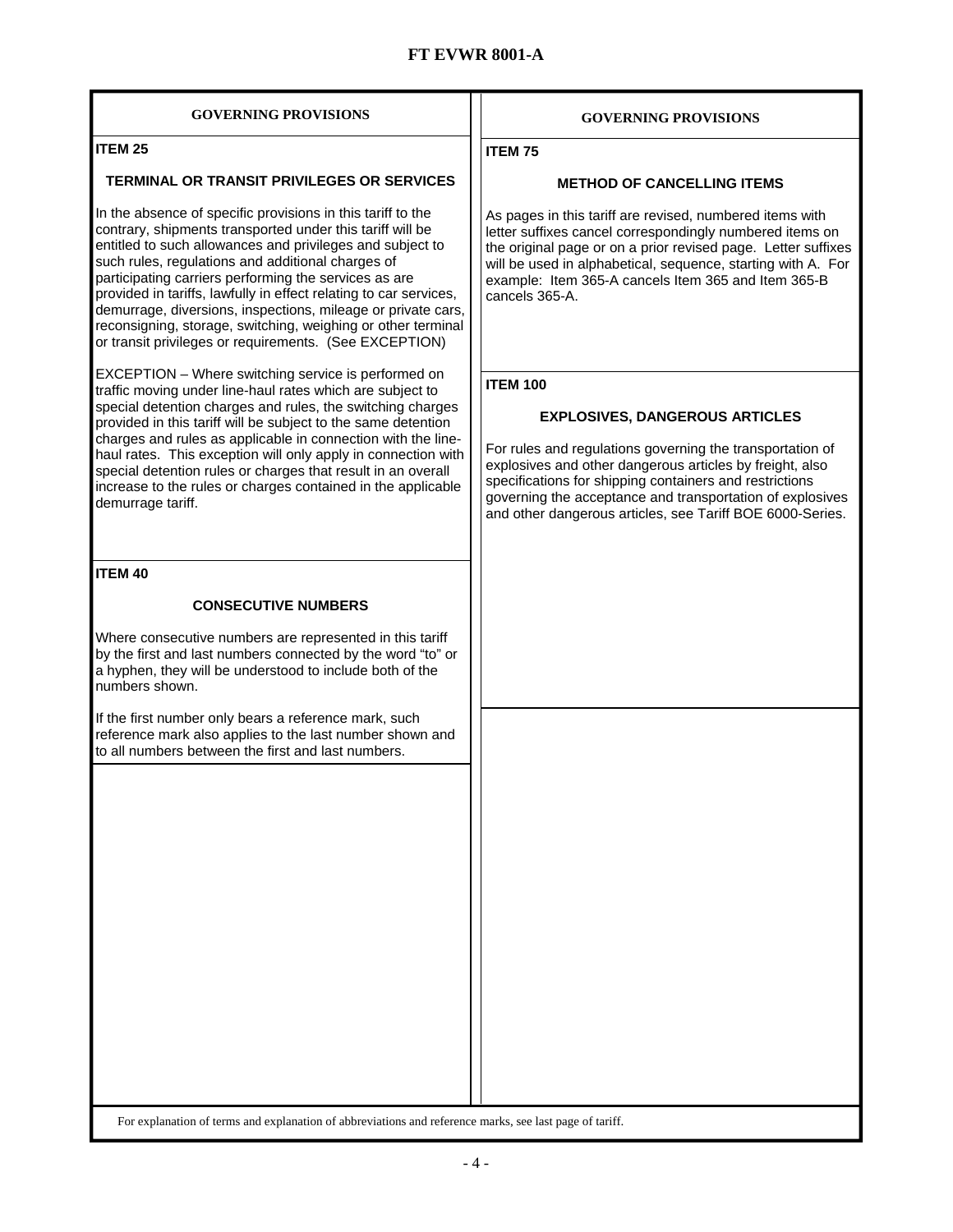| <b>RULES AND REGULATIONS - UNLIMITED</b>                                                                                                                                                                                                                                                                                                                                                                                                                                                                                                                                                               | <b>RULES AND REGULATIONS - UNLIMITED</b>                                                                                                                                                                                                                                                                                                                                                                                                                                                                                                                                                                                                                                                                                                                                                      |
|--------------------------------------------------------------------------------------------------------------------------------------------------------------------------------------------------------------------------------------------------------------------------------------------------------------------------------------------------------------------------------------------------------------------------------------------------------------------------------------------------------------------------------------------------------------------------------------------------------|-----------------------------------------------------------------------------------------------------------------------------------------------------------------------------------------------------------------------------------------------------------------------------------------------------------------------------------------------------------------------------------------------------------------------------------------------------------------------------------------------------------------------------------------------------------------------------------------------------------------------------------------------------------------------------------------------------------------------------------------------------------------------------------------------|
| <b>ITEM 105</b>                                                                                                                                                                                                                                                                                                                                                                                                                                                                                                                                                                                        | <b>ITEM 107</b><br>[A]                                                                                                                                                                                                                                                                                                                                                                                                                                                                                                                                                                                                                                                                                                                                                                        |
| <b>APPLICATION OF SWITCHING CHARGES</b>                                                                                                                                                                                                                                                                                                                                                                                                                                                                                                                                                                | <b>MAXIMUM ALLOWABLE GROSS WEIGHT ON RAIL</b>                                                                                                                                                                                                                                                                                                                                                                                                                                                                                                                                                                                                                                                                                                                                                 |
| Switching charges, unless otherwise specified, cover<br>(a)<br>the handling of loaded cars in one direction and empty<br>the other. If the cars are loaded in both directions, the<br>published switching charge will be assessed for each<br>loaded movement. For any other movement of empty<br>cars, the provisions of Item 1000-series shall apply.<br>No switching charge will be assessed by this railroad<br>(b)<br>for switching service performed by this railroad at<br>destination on carload freight arriving via this railroad<br>and delivered direct to industries, assigned sidings or | Maximum allowable gross weight on rail (GWR) from<br>Evansville IN to Milepost 355 at Epworth IL is 286,000<br>Ibs. From milepost 355 north to Oakawville IL, maximum<br>allowable gross weight on rail is 263,000 lbs. In some<br>situations EVWR may allow GWR exceeding 263,000 lbs.<br>north of milepost 355. Customers are required to obtain<br>clearance in writing from EVWR in advance of any<br>shipments with excessive GWR, and such shipments will be<br>subject to a surcharge of \$60.00 per car.                                                                                                                                                                                                                                                                              |
| team tracks reached by and/or connecting with this<br>railroad or on carload freight at origin received direct<br>from industries, assigned sidings or team tracks<br>reached by and/or connecting with this railroad and<br>forwarded via this railroad.<br>This railroad is not obligated to furnish equipment for<br>(c)<br>the handling of traffic in local switching movements,<br>nor does it engage in the business of local switching<br>between private or assigned sidings, or other facilities,<br>including interchange tracks at any point named herein                                   | <b>ITEM 108</b><br>[A]<br><b>CARRIER LIABILITY - LOSS AND</b><br><b>DAMAGE TO LADING</b><br>The following liability provisions will apply unless EVWR<br>and shipper agree in writing to different liability provisions:<br><b>GENERAL:</b>                                                                                                                                                                                                                                                                                                                                                                                                                                                                                                                                                   |
| except at its convenience and as an accommodation.<br>When such service is performed, the charges<br>published herein will be applied.<br>The absorbed switching charge applicable, whether<br>(d)<br>absorbed in whole or in part, is the charge in effect on<br>the date of the actual physical interchange of the<br>loaded car. (Provisions of this paragraph apply to<br>absorbed switching charges on either transit or non-<br>transit shipments.)<br>When shipments transported by this railroad in a<br>(e)                                                                                   | On domestic moves that originate in the United States<br>(a)<br>of America, shipper may, at their option, select freight<br>loss and damage liability provisions set forth in 49<br>U.S.C.A, Section 11706 (Carmack) as explained in this<br>Item. If 49 U.S.C.A. Section (Carmack) is not selected,<br>the liability provision of this item will govern.<br>The shipper agrees to indemnify and hold harmless the<br>(b)<br>rail carriers from any loss, damage, personal injuries or                                                                                                                                                                                                                                                                                                        |
| switch movement, because of weight or length, require<br>two or more cars, charges will be assessed on actual<br>weight, but not less than the 60,000 pounds for each<br>car used.                                                                                                                                                                                                                                                                                                                                                                                                                     | death resulting from the shipper's failure to comply with<br>the provisions contained herein. Acceptance of a<br>shipment by the rail carriers for transportation shall not<br>be considered as a waiver of shipper's liability.<br>On shipments intended for export from the United<br>(c)<br>States of America, rail carriers will not be liable for<br>charges such as brokerage fees, fines, penalties,<br>foreign marine or foreign country freight charges,<br>import duties or other such charges on cargo that is<br>lost, damaged or delayed in domestic transportation.<br>(d) Cargo Loss and Damage any loss or damage(s) that<br>arise out of shipments that are delayed in transit are<br>limited to the specific amount of actual cargo loss or<br>damage occurring to product. |
|                                                                                                                                                                                                                                                                                                                                                                                                                                                                                                                                                                                                        | (Continued on next page)                                                                                                                                                                                                                                                                                                                                                                                                                                                                                                                                                                                                                                                                                                                                                                      |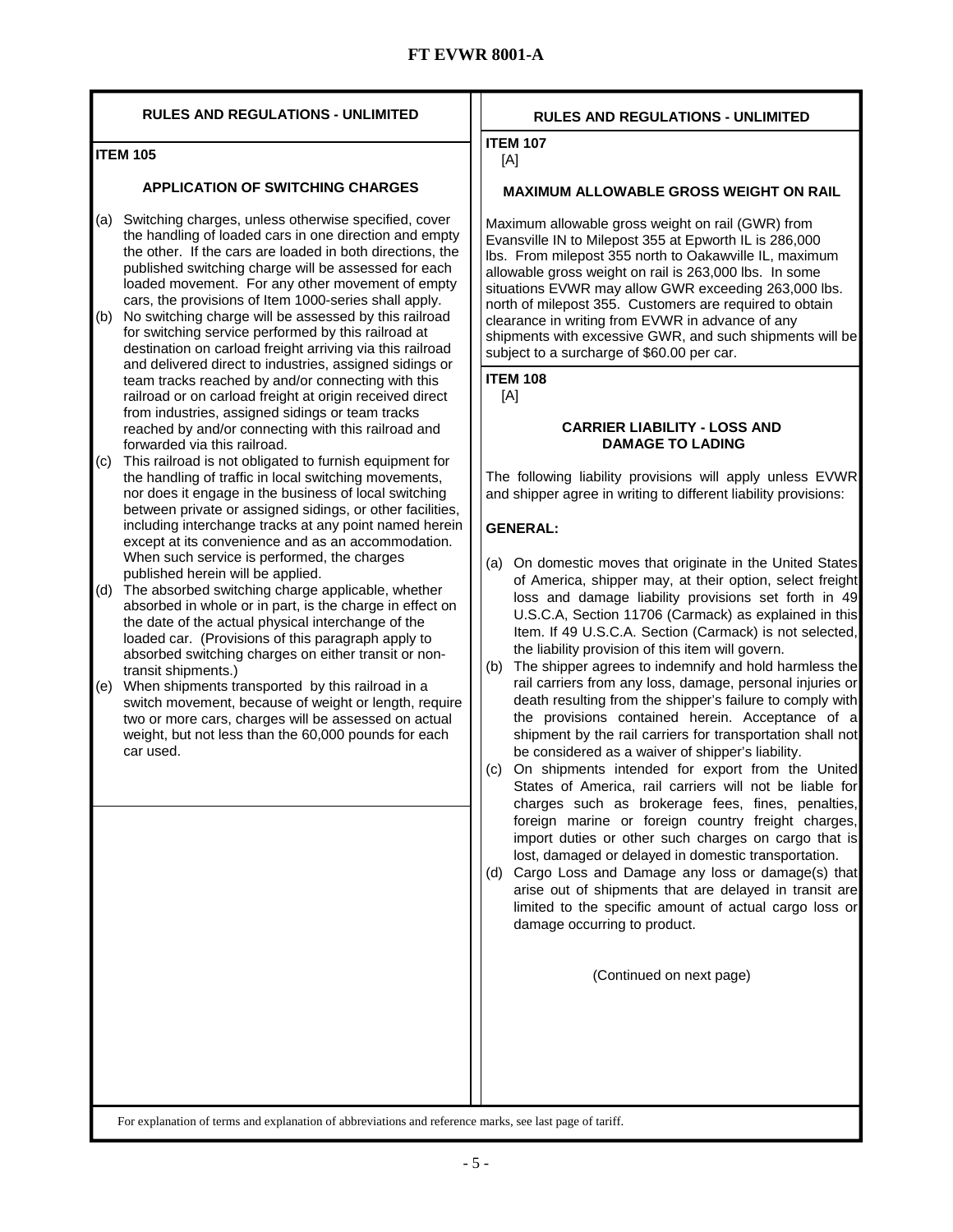| <b>RULES AND REGULATIONS - UNLIMITED</b>                                                                                                                                                                                                                                                                                                                                                                                                                                                                                                                                                                                                                                                                                                                                                                                                                                                                                                                                                                                                                                                                                                                                                                                                                                                                                                                                                       | <b>RULES AND REGULATIONS - UNLIMITED</b>                                                                                                                                                                                                                                                                                                                                                                                                                                                                                                                                                                                                                                                                                                                                                                                                                                                                                                                                                                                                                                                                                                                                                                                                                                                                                      |
|------------------------------------------------------------------------------------------------------------------------------------------------------------------------------------------------------------------------------------------------------------------------------------------------------------------------------------------------------------------------------------------------------------------------------------------------------------------------------------------------------------------------------------------------------------------------------------------------------------------------------------------------------------------------------------------------------------------------------------------------------------------------------------------------------------------------------------------------------------------------------------------------------------------------------------------------------------------------------------------------------------------------------------------------------------------------------------------------------------------------------------------------------------------------------------------------------------------------------------------------------------------------------------------------------------------------------------------------------------------------------------------------|-------------------------------------------------------------------------------------------------------------------------------------------------------------------------------------------------------------------------------------------------------------------------------------------------------------------------------------------------------------------------------------------------------------------------------------------------------------------------------------------------------------------------------------------------------------------------------------------------------------------------------------------------------------------------------------------------------------------------------------------------------------------------------------------------------------------------------------------------------------------------------------------------------------------------------------------------------------------------------------------------------------------------------------------------------------------------------------------------------------------------------------------------------------------------------------------------------------------------------------------------------------------------------------------------------------------------------|
| ITEM 108 (Cont'd)<br>[A]                                                                                                                                                                                                                                                                                                                                                                                                                                                                                                                                                                                                                                                                                                                                                                                                                                                                                                                                                                                                                                                                                                                                                                                                                                                                                                                                                                       | ITEM 108 (Cont'd)                                                                                                                                                                                                                                                                                                                                                                                                                                                                                                                                                                                                                                                                                                                                                                                                                                                                                                                                                                                                                                                                                                                                                                                                                                                                                                             |
| <b>CARRIER LIABILITY - LOSS AND</b><br><b>DAMAGE TO LADING</b>                                                                                                                                                                                                                                                                                                                                                                                                                                                                                                                                                                                                                                                                                                                                                                                                                                                                                                                                                                                                                                                                                                                                                                                                                                                                                                                                 | [A]<br><b>CARRIER LIABILITY - LOSS AND</b><br><b>DAMAGE TO LADING</b>                                                                                                                                                                                                                                                                                                                                                                                                                                                                                                                                                                                                                                                                                                                                                                                                                                                                                                                                                                                                                                                                                                                                                                                                                                                         |
| <b>LIABILITY RESTRICTIONS:</b>                                                                                                                                                                                                                                                                                                                                                                                                                                                                                                                                                                                                                                                                                                                                                                                                                                                                                                                                                                                                                                                                                                                                                                                                                                                                                                                                                                 | <b>LIABILITY RESTRICTIONS (Cont'd):</b>                                                                                                                                                                                                                                                                                                                                                                                                                                                                                                                                                                                                                                                                                                                                                                                                                                                                                                                                                                                                                                                                                                                                                                                                                                                                                       |
| (a) The rail carrier/party in possession will be liable as at<br>common law except as provided herein.<br>(b) Rail carrier's liability will not exceed the actual amount<br>of physical loss or damage sustained to the cargo plus<br>any costs incurred through efforts to mitigate the loss<br>or damage. Rail carriers will not be liable for special<br>damages, consequential damages, indirect loss or<br>punitive damages arising from loss,<br>damage,<br>suspected contamination, or delay to cargo, nor will rail<br>carriers be liable for any losses attributable to<br>fluctuation in the market value of the cargo.<br>Furthermore, rail carriers will not be liable for any<br>losses, direct or indirect, which result from an<br>interruption of rail service, nor do rail carriers<br>guarantee rail service on any scheduled time frame.<br>Rail carriers will not be responsible for interest or<br>attorney fees.<br>EVWR and its connecting United States and Canadian<br>(c)<br>rail carriers are not liable for loss or damages occurring<br>Mexico. Unlocated loss or damages from<br>in<br>international land transport shipments that do not<br>break bulk or are not visibly checked at U.S.A./<br>Canadian entry/embarkation points are excluded from<br>liability coverage and claims may be subject to<br>compromise or declination unless clear and convincing | (h)<br>Rail carriers are not liable for loss or damage caused<br>by defective equipment when such equipment is not<br>owned, or leased by rail carriers.<br>(i)<br>Cargo loss and damage claims presented to the EVWR<br>will be resolved for the account of all domestic U.S.A.<br>and Canadian rail carriers, while in this country,<br>involved in transportation of shipments moving under<br>the provisions of this publication, unless a connecting<br>rail carriers tariff or agreement provides for more<br>limited liability in which case the more limited liability<br>provision will govern.<br>(i)<br>Rail Carriers will not be liable for more than \$250.00<br>per car load for the amount of internal revenue taxes<br>paid or determined and customs duties paid on distilled<br>spirits, wines, and beer previously withdrawn from<br>bond, which were lost, rendered unmarketable or<br>condemned by a duly authorized official by reason of<br>fire, flood, casualty or breakage, destruction or other<br>damage (but not including theft) resulting from<br>vandalism or malicious mischief, if such damage or<br>disaster occurred in the United States of America, and<br>if such distilled spirits, wines or beer were held and<br>intended for sale at the time of such disaster or other<br>damage. |
| evidence exists that damage occurred during the<br>U.S.A./Canadian rail transport.<br>Unless amended by written agreement prior to<br>(d)<br>shipment, rail carrier's liability for the contents of any                                                                                                                                                                                                                                                                                                                                                                                                                                                                                                                                                                                                                                                                                                                                                                                                                                                                                                                                                                                                                                                                                                                                                                                        | <b>LOSS OR DAMAGE VERIFICATION AND DISPOSITION</b><br><b>PROVISIONS:</b><br>(a) Rail carriers have the right to inspect, weigh or reject                                                                                                                                                                                                                                                                                                                                                                                                                                                                                                                                                                                                                                                                                                                                                                                                                                                                                                                                                                                                                                                                                                                                                                                      |
| rail car will be limited to the actual value of the cargo or<br>\$50,000.00, whichever is the lesser of the two<br>amounts.<br>Claims or lawsuits for less than \$250.00 shall not be<br>(e)<br>filed and no claim shall be paid if the amount of the<br>loss or damage is found to be under \$250.00 per                                                                                                                                                                                                                                                                                                                                                                                                                                                                                                                                                                                                                                                                                                                                                                                                                                                                                                                                                                                                                                                                                      | shipments at origin, en route or at destination for non-<br>compliance with the provisions contained in the<br>applicable publications.<br>Rail carriers reserve the right to inspect damaged<br>(b)<br>cargo. As a condition precedent to payment of any<br>claims against carriers for loss or damage, the                                                                                                                                                                                                                                                                                                                                                                                                                                                                                                                                                                                                                                                                                                                                                                                                                                                                                                                                                                                                                  |
| shipment.<br>In the event of an act or omission of any party involved<br>(f)<br>in the transportation process; (shipper, rail carriers,<br>receiver) is not the sole cause but contributes to any<br>loss or damage, each party will be liable for only that<br>portion of the loss or damage caused by its                                                                                                                                                                                                                                                                                                                                                                                                                                                                                                                                                                                                                                                                                                                                                                                                                                                                                                                                                                                                                                                                                    | consignee must within twenty-four (24) hours of<br>shipment's arrival, notify the destination carrier, shipper<br>and EVWR, if EVWR is not the destination carrier, of<br>any claimed damage and allow destination carrier or its<br>agent to inspect.<br>Failure of the rail carriers to inspect damaged cargo,<br>(c)                                                                                                                                                                                                                                                                                                                                                                                                                                                                                                                                                                                                                                                                                                                                                                                                                                                                                                                                                                                                       |
| negligence.<br>Rail carriers are not liable for temperature, corrosion or<br>(g)<br>humidity related losses unless mechanical protective<br>service is requested, paid for and carrier owned or<br>leased equipment is used.                                                                                                                                                                                                                                                                                                                                                                                                                                                                                                                                                                                                                                                                                                                                                                                                                                                                                                                                                                                                                                                                                                                                                                   | for whatever reason, will not relieve the burden of the<br>claiming party to establish that cargo was received in a<br>damaged condition nor will it be considered an<br>admission of liability by the rail carrier.                                                                                                                                                                                                                                                                                                                                                                                                                                                                                                                                                                                                                                                                                                                                                                                                                                                                                                                                                                                                                                                                                                          |
| (Continued in next column)                                                                                                                                                                                                                                                                                                                                                                                                                                                                                                                                                                                                                                                                                                                                                                                                                                                                                                                                                                                                                                                                                                                                                                                                                                                                                                                                                                     |                                                                                                                                                                                                                                                                                                                                                                                                                                                                                                                                                                                                                                                                                                                                                                                                                                                                                                                                                                                                                                                                                                                                                                                                                                                                                                                               |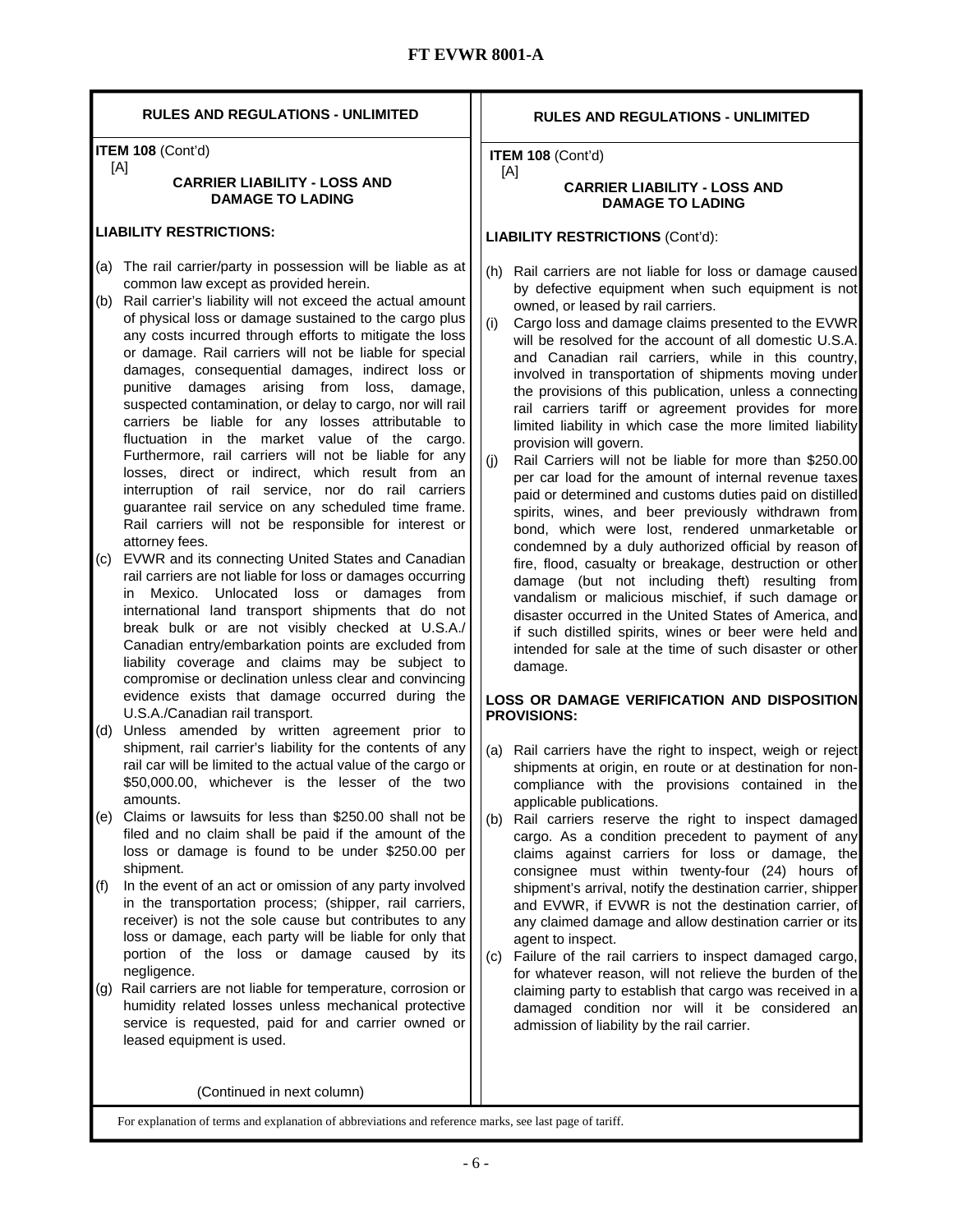| <b>RULES AND REGULATIONS - UNLIMITED</b>                                                                                                                                                                                                                                                                                                                                                                                                                                                                                                                                                                                                                                                                                                                                                                                                                                                                                                                                                                                                                               | <b>RULES AND REGULATIONS - UNLIMITED</b>                                                                                                                                                                                                                                                                                                                                                                                                                                                                                                                                                                                                                                                                                                                                                                                                                                                                                                                  |
|------------------------------------------------------------------------------------------------------------------------------------------------------------------------------------------------------------------------------------------------------------------------------------------------------------------------------------------------------------------------------------------------------------------------------------------------------------------------------------------------------------------------------------------------------------------------------------------------------------------------------------------------------------------------------------------------------------------------------------------------------------------------------------------------------------------------------------------------------------------------------------------------------------------------------------------------------------------------------------------------------------------------------------------------------------------------|-----------------------------------------------------------------------------------------------------------------------------------------------------------------------------------------------------------------------------------------------------------------------------------------------------------------------------------------------------------------------------------------------------------------------------------------------------------------------------------------------------------------------------------------------------------------------------------------------------------------------------------------------------------------------------------------------------------------------------------------------------------------------------------------------------------------------------------------------------------------------------------------------------------------------------------------------------------|
| ITEM 108 (Cont'd)                                                                                                                                                                                                                                                                                                                                                                                                                                                                                                                                                                                                                                                                                                                                                                                                                                                                                                                                                                                                                                                      | ITEM 108 (Cont'd)                                                                                                                                                                                                                                                                                                                                                                                                                                                                                                                                                                                                                                                                                                                                                                                                                                                                                                                                         |
| [A]<br><b>CARRIER LIABILITY - LOSS AND</b><br><b>DAMAGE TO LADING</b>                                                                                                                                                                                                                                                                                                                                                                                                                                                                                                                                                                                                                                                                                                                                                                                                                                                                                                                                                                                                  | [A]<br><b>CARRIER LIABILITY - LOSS AND</b><br><b>DAMAGE TO LADING</b>                                                                                                                                                                                                                                                                                                                                                                                                                                                                                                                                                                                                                                                                                                                                                                                                                                                                                     |
| LOSS OR DAMAGE VERIFICATION AND DISPOSITION<br>PROVISIONS (Cont'd):                                                                                                                                                                                                                                                                                                                                                                                                                                                                                                                                                                                                                                                                                                                                                                                                                                                                                                                                                                                                    | CLAIMS (Cont'd):                                                                                                                                                                                                                                                                                                                                                                                                                                                                                                                                                                                                                                                                                                                                                                                                                                                                                                                                          |
| (d) Shipper and/or consignee must mitigate damage by<br>accepting the damaged cargo unless it is totally<br>worthless and is without salvage value. Shipper and/or<br>consignee may not abandon damaged or partially<br>damaged shipments to the rail carrier when the<br>damaged shipments retain any value. Product that is<br>abandoned to the rail carriers in an undamaged<br>condition shall be sold for account of the beneficial<br>owner and salvage proceeds only, less any salvaging<br>expenses incurred, shall be remitted to the beneficial<br>owner.                                                                                                                                                                                                                                                                                                                                                                                                                                                                                                    | In addition to the requirements of 49 C.F.R. 1005.2(b),<br>(b)<br>all written claims must include the following<br>documentation (cont'd):<br>(5) Verification of the amount claimed such as<br>certified invoices or repair bills.<br>(6) Evidence as to the disposition of the damaged<br>cargo.<br>(7) Evidence that shipment was loaded in compliance<br>with the provisions herein.<br>(8) Carrier reserves the right to summarily deny any<br>and all claims submitted that does not contain all                                                                                                                                                                                                                                                                                                                                                                                                                                                    |
| <b>CLAIMS:</b>                                                                                                                                                                                                                                                                                                                                                                                                                                                                                                                                                                                                                                                                                                                                                                                                                                                                                                                                                                                                                                                         | or part of the aforementioned documentation.                                                                                                                                                                                                                                                                                                                                                                                                                                                                                                                                                                                                                                                                                                                                                                                                                                                                                                              |
| (a) As a condition precedent to payment of a claim, claims<br>must be filed in writing to Freight Claims Administration,<br>1500 Kentucky Avenue, Paducah, KY 42003 or FAX<br>(270) 444-4397 within nine (9) months of the delivery<br>date or in the event of non-delivery, within nine (9)<br>months of the expected delivery date.<br>Such<br>communication shall comply with the minimum<br>requirements contained in 49 C.F.R. 1005.2(b). Claims<br>may only be submitted by the beneficial owner or a<br>party to the transportation agreement.<br>(b) In addition to the requirements of 49 C.F.R. 1005.2(b),<br>all written claims must include the following<br>documentation:<br>(1) A demand for payment of a specific amount, with a<br>statement of the formula or basis on which the<br>damages are calculated, plus documentation to<br>support the calculation.<br>Information identifying the rail shipment including<br>(2)<br>equipment initials and numbers, shipper and<br>receiver's names, notify party's name, shipping<br>date and commodity. | EVWR will not consider any claim from cargo contamination<br>unless the above minimum standards are met.<br><b>CARMACK LIABILITY:</b><br>49 U.S.C. Section 11706 provides for full value liability and<br>other liability terms for the rail carriers and the shipper. To<br>make a shipment pursuant to the terms of 49 U.S.C.<br>Section 11706, the shipper must comply with all of the<br>following provisions:<br>Shipper must notify rail carrier no less and seventy-two<br>(1)<br>(72) hours before the rail car is released for<br>transportation that the shipper chooses Carmack<br>Liability protection.<br>(2)<br>The shipper must have prepaid the Carmack Liability<br>rate obtained from EVWR's Marketing Department.<br>(3)<br>The shipping instructions are subject to a specific<br>pricing authority, which shall be specifically noted.<br>(4) Carmack liability coverage is not available for<br>shipments that originate in Mexico. |
| (3) Origin records or certification as to the condition<br>and quantity of the cargo at the time tendered to<br>the origin rail carrier. If shortage is involved, origin<br>seal records must be furnished.<br>(4) Destination records as to the condition and<br>quantity of the cargo at the time received from the<br>destination rail carrier. If shortage is involved,<br>destination seal records must be furnished.                                                                                                                                                                                                                                                                                                                                                                                                                                                                                                                                                                                                                                             | <b>FREIGHT LOSS AND DAMAGES LAWSUITS:</b><br>All lawsuits must be filed within eighteen (18) months from<br>the actual loss or damage or in the event of non-delivery<br>from the expected date of delivery by rail carrier.                                                                                                                                                                                                                                                                                                                                                                                                                                                                                                                                                                                                                                                                                                                              |
| (Continued in next column)                                                                                                                                                                                                                                                                                                                                                                                                                                                                                                                                                                                                                                                                                                                                                                                                                                                                                                                                                                                                                                             | (Continued on next page)                                                                                                                                                                                                                                                                                                                                                                                                                                                                                                                                                                                                                                                                                                                                                                                                                                                                                                                                  |
| For explanation of terms and explanation of abbreviations and reference marks, see last page of tariff                                                                                                                                                                                                                                                                                                                                                                                                                                                                                                                                                                                                                                                                                                                                                                                                                                                                                                                                                                 |                                                                                                                                                                                                                                                                                                                                                                                                                                                                                                                                                                                                                                                                                                                                                                                                                                                                                                                                                           |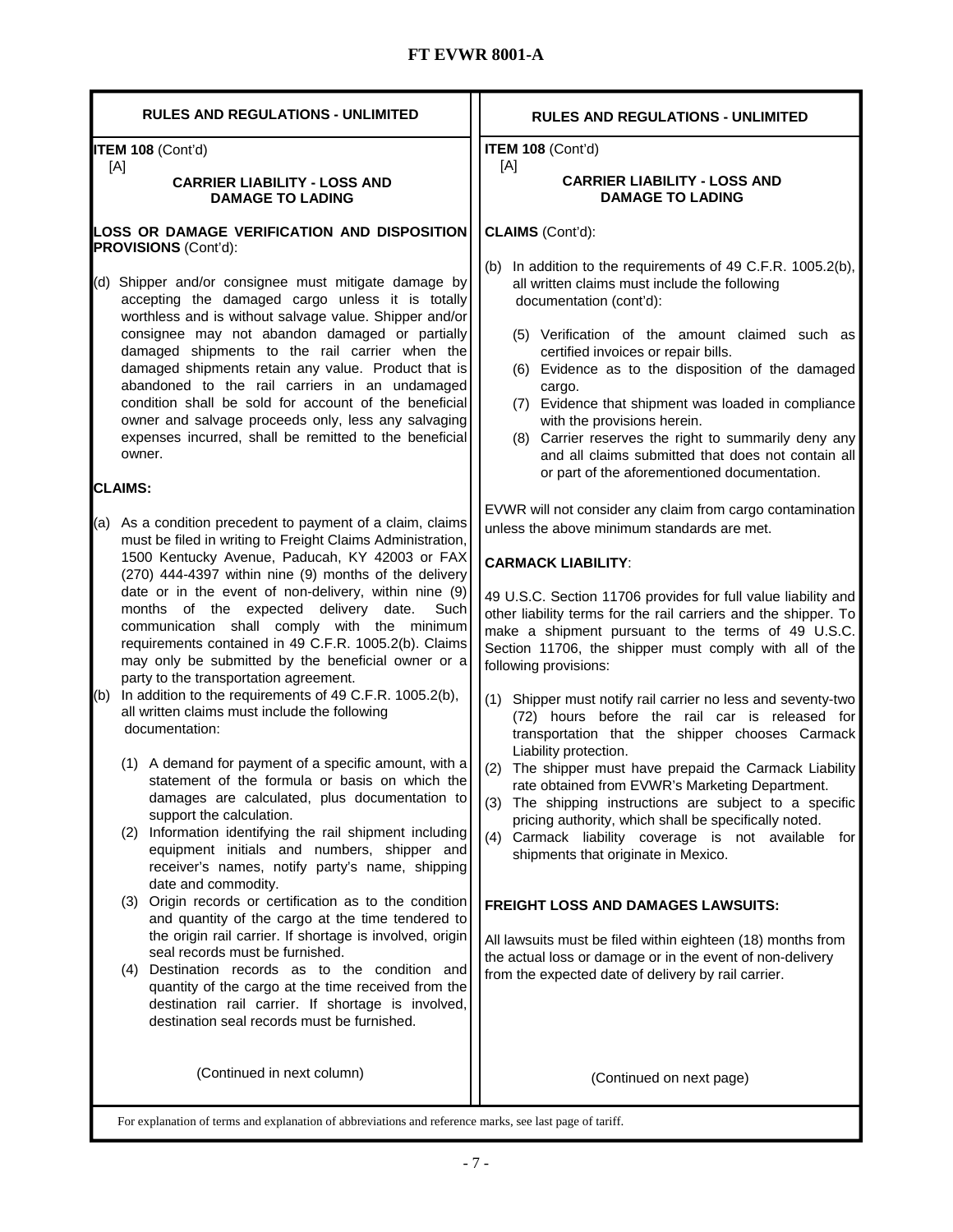| <b>RULES AND REGULATIONS - UNLIMITED</b>                                                                                                                                                                                                                                                                                                                                                                                                                                                                                                                                                                                                                                                                                                                                                                                                                                                                                                                                                                                                                                                                                                                                                                               | <b>RULES AND REGULATIONS - UNLIMITED</b>                                                                                                                                                                                                                                                                                                                                                                                                                                                                                                                                                                                                                                                                                                                                                                                                                                                                                                                                                                                   |
|------------------------------------------------------------------------------------------------------------------------------------------------------------------------------------------------------------------------------------------------------------------------------------------------------------------------------------------------------------------------------------------------------------------------------------------------------------------------------------------------------------------------------------------------------------------------------------------------------------------------------------------------------------------------------------------------------------------------------------------------------------------------------------------------------------------------------------------------------------------------------------------------------------------------------------------------------------------------------------------------------------------------------------------------------------------------------------------------------------------------------------------------------------------------------------------------------------------------|----------------------------------------------------------------------------------------------------------------------------------------------------------------------------------------------------------------------------------------------------------------------------------------------------------------------------------------------------------------------------------------------------------------------------------------------------------------------------------------------------------------------------------------------------------------------------------------------------------------------------------------------------------------------------------------------------------------------------------------------------------------------------------------------------------------------------------------------------------------------------------------------------------------------------------------------------------------------------------------------------------------------------|
| ITEM 108 (Cont'd)                                                                                                                                                                                                                                                                                                                                                                                                                                                                                                                                                                                                                                                                                                                                                                                                                                                                                                                                                                                                                                                                                                                                                                                                      | <b>ITEM 110</b>                                                                                                                                                                                                                                                                                                                                                                                                                                                                                                                                                                                                                                                                                                                                                                                                                                                                                                                                                                                                            |
| [A]<br><b>CARRIER LIABILITY - LOSS AND</b><br><b>DAMAGE TO LADING</b>                                                                                                                                                                                                                                                                                                                                                                                                                                                                                                                                                                                                                                                                                                                                                                                                                                                                                                                                                                                                                                                                                                                                                  | <b>CARS ORDERED AND NOT USED</b>                                                                                                                                                                                                                                                                                                                                                                                                                                                                                                                                                                                                                                                                                                                                                                                                                                                                                                                                                                                           |
| <b>SEALS:</b><br>It is the is sole responsibility of the shipper to determine the<br>type of protection necessary to protect the cargo, including<br>but not limited to the use of seals and security devices.<br>EVWR does not apply or determine if seals or security<br>devices are appropriate or adequate, except in the case of<br>contamination (see paragraphs below). Nor does EVWR, in<br>all cases, inspect shipments for seal integrity. In the event<br>that a seal or a security device is broken, or missing, the<br>absence or breach of a seal will not create a presumption<br>of contamination or theft without actual physical evidence.<br>Documentation of the application of seals or security<br>devices at origin is the responsibility of the shipper and the<br>seal number(s) must be included on the bill of lading or<br>shipping instructions and in any claim application.<br>For EVWR to consider a claim for contamination of cargo<br>the shipment must be sealed by the actual shipper or its<br>agent. The minimum seal will be a barrier type seal meeting<br>American Society for Testing and Materials (ASTM)<br>standards, a cable seal 1/8 inch in diameter, a high security | If an empty car is ordered for loading and the service of<br>switching and placing it has been performed and the car is<br>not loaded, the published intraterminal switching charge will<br>be assessed against the person, firm or corporation<br>ordering such car. (See NOTE 1.)<br>NOTE $1 - \ln \text{ the event a car is rejected account not suitable}$<br>for loading, this item will not apply if party ordering the car<br>advises this railroad of rejection and condition that caused<br>car to be rejected within twenty-four (24) hours exclusive of<br>Saturday, Sundays and holidays, after actual placement.<br>These provisions will also apply in connection with cars<br>held on constructive placement on shipper-owned or leased<br>tracks. In connection with firms that perform their own<br>switching, switching charge will not apply if cars are<br>rejected account not suitable for loading. (See<br>EXCEPTION.)<br>EXCEPTION - Applies only in connection with railroad-<br>owned equipment. |
| bolt seal, or its equivalent. All seals utilized by the shipper<br>will be sequentially numbered and recorded on the bill of                                                                                                                                                                                                                                                                                                                                                                                                                                                                                                                                                                                                                                                                                                                                                                                                                                                                                                                                                                                                                                                                                           | <b>ITEM 115</b>                                                                                                                                                                                                                                                                                                                                                                                                                                                                                                                                                                                                                                                                                                                                                                                                                                                                                                                                                                                                            |
| lading or shipping instructions. The shipper will maintain for                                                                                                                                                                                                                                                                                                                                                                                                                                                                                                                                                                                                                                                                                                                                                                                                                                                                                                                                                                                                                                                                                                                                                         |                                                                                                                                                                                                                                                                                                                                                                                                                                                                                                                                                                                                                                                                                                                                                                                                                                                                                                                                                                                                                            |
| one year a record of the date and time of the application of                                                                                                                                                                                                                                                                                                                                                                                                                                                                                                                                                                                                                                                                                                                                                                                                                                                                                                                                                                                                                                                                                                                                                           | <b>RECEIPT OR DELIVERY OF FREIGHT</b>                                                                                                                                                                                                                                                                                                                                                                                                                                                                                                                                                                                                                                                                                                                                                                                                                                                                                                                                                                                      |
| seal, and the identity of the person applying the seal.                                                                                                                                                                                                                                                                                                                                                                                                                                                                                                                                                                                                                                                                                                                                                                                                                                                                                                                                                                                                                                                                                                                                                                | Except as otherwise provided in Paragraph (c) or in<br>(a)<br>other tariffs, cars of freight moving at carload rates,<br>including switching rates, will be delivered on and<br>removed from privately owned or leased tracks near<br>and connecting with this railroad's tracks without<br>additional charge, provided there are no conditions<br>which make it unsafe for this railroad's locomotives to<br>operate over such tracks or that prevent this railroad<br>from receiving or delivering cars at its ordinary<br>operating convenience.<br>Except as otherwise provided in Paragraph (c) such<br>(b)<br>cars will be received and delivered at loading and<br>unloading locations on tracks designated by the<br>industry within the facility without additional charge<br>when that service can be performed in continuous<br>movement at this railroad's ordinary operating<br>convenience, and provided this railroad's locomotives<br>can safely operate over such tracks.<br>(Continued on next page)     |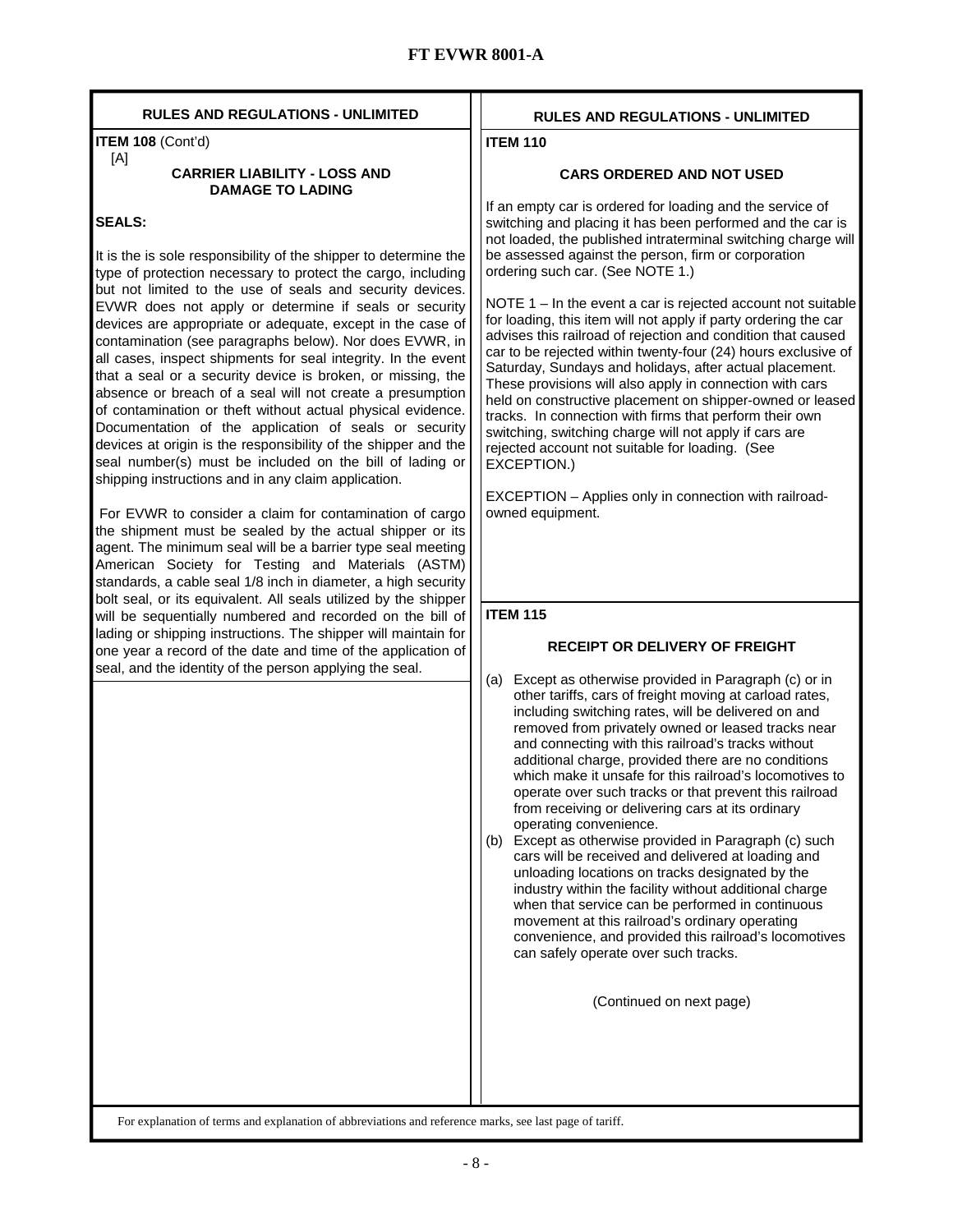| <b>RULES AND REGULATIONS - UNLIMITED</b>                                                                                                                                                                                                                                                                                                                                                                                                                                                                                                                                                                                                                                                                                                                                                                                                                                                                                                                                                                                                                                                                                                                                                                                                                                                                                                                                                                                                                                                                                                                                                                                                                                                                                                                                                                                                                                                                                                                                                                                                                                                                                                                                                                                                                                                                                               | <b>RULES AND REGULATIONS - UNLIMITED</b>                                                                                                                                                                                                                                                                                                                                                                                                                                                                                                                                                                                                                                                                                                                                                                                                                                                                                                                                                                                                                                                                                                                                                                                                                                                                                                            |
|----------------------------------------------------------------------------------------------------------------------------------------------------------------------------------------------------------------------------------------------------------------------------------------------------------------------------------------------------------------------------------------------------------------------------------------------------------------------------------------------------------------------------------------------------------------------------------------------------------------------------------------------------------------------------------------------------------------------------------------------------------------------------------------------------------------------------------------------------------------------------------------------------------------------------------------------------------------------------------------------------------------------------------------------------------------------------------------------------------------------------------------------------------------------------------------------------------------------------------------------------------------------------------------------------------------------------------------------------------------------------------------------------------------------------------------------------------------------------------------------------------------------------------------------------------------------------------------------------------------------------------------------------------------------------------------------------------------------------------------------------------------------------------------------------------------------------------------------------------------------------------------------------------------------------------------------------------------------------------------------------------------------------------------------------------------------------------------------------------------------------------------------------------------------------------------------------------------------------------------------------------------------------------------------------------------------------------------|-----------------------------------------------------------------------------------------------------------------------------------------------------------------------------------------------------------------------------------------------------------------------------------------------------------------------------------------------------------------------------------------------------------------------------------------------------------------------------------------------------------------------------------------------------------------------------------------------------------------------------------------------------------------------------------------------------------------------------------------------------------------------------------------------------------------------------------------------------------------------------------------------------------------------------------------------------------------------------------------------------------------------------------------------------------------------------------------------------------------------------------------------------------------------------------------------------------------------------------------------------------------------------------------------------------------------------------------------------|
| ITEM 115 (Cont'd)                                                                                                                                                                                                                                                                                                                                                                                                                                                                                                                                                                                                                                                                                                                                                                                                                                                                                                                                                                                                                                                                                                                                                                                                                                                                                                                                                                                                                                                                                                                                                                                                                                                                                                                                                                                                                                                                                                                                                                                                                                                                                                                                                                                                                                                                                                                      | ITEM 115 (Cont'd)                                                                                                                                                                                                                                                                                                                                                                                                                                                                                                                                                                                                                                                                                                                                                                                                                                                                                                                                                                                                                                                                                                                                                                                                                                                                                                                                   |
| <b>RECEIPT OR DELIVERY OF FREIGHT</b>                                                                                                                                                                                                                                                                                                                                                                                                                                                                                                                                                                                                                                                                                                                                                                                                                                                                                                                                                                                                                                                                                                                                                                                                                                                                                                                                                                                                                                                                                                                                                                                                                                                                                                                                                                                                                                                                                                                                                                                                                                                                                                                                                                                                                                                                                                  | <b>RECEIPT OR DELIVERY OF FREIGHT</b>                                                                                                                                                                                                                                                                                                                                                                                                                                                                                                                                                                                                                                                                                                                                                                                                                                                                                                                                                                                                                                                                                                                                                                                                                                                                                                               |
| When receipt or delivery of a car or cars cannot be<br>(C)<br>accomplished in continuous movement at this<br>railroad's ordinary operating convenience because of<br>any condition caused by the industry, this railroad will<br>arrange for receipt or delivery as follows:<br>(1) If it appears that the delay will be of a temporary<br>nature, the locomotive will be held at the nearest<br>available location and the service completed when<br>conditions permit. When such delay to this<br>railroad's locomotive exceeds 30 minutes, the<br>charge in Item 120 will apply.<br>If, after a period of delay, the condition preventing<br>(2)<br>completion of service has not been eliminated, this<br>railroad may, at its option, withdraw its locomotive<br>and place any car or cars on available track inside<br>or outside the facility. When such delay<br>encountered prior to withdrawal of the locomotive<br>exceeds 30 minutes, the charge in Item 120 will<br>apply to the period of delay. Subsequent<br>movement by this railroad of any car or cars held<br>because of such withdrawal will be subject to the<br>charge in Item 125.<br>"Continuous movement" means a movement between<br>(d)<br>this railroad's tracks and the location of receipt or<br>delivery within the facility without any delay due to a<br>condition of which the industry is responsible.<br>"Ordinary operating convenience" means the time of<br>(e)<br>arrival of this railroad's locomotive and contemplates<br>only one switch per day except when additional<br>switches are made by this railroad at its sole option.<br>Any other switching service on request of the industry<br>is not "ordinary operating convenience".<br>The following operations when performed as<br>(f)<br>incidents to the placement or removal of loaded cars<br>moving at carload rates do not break "continuous<br>movement" or exceed this railroad's "ordinary<br>operating convenience or constitute a condition<br>caused by or for which the industry is responsible.<br>(1) The removal and replacement of empty, partially<br>unloaded, partially loaded or loaded cars<br>incidental to the placement or removal of other<br>cars.<br>Classifying or sorting cars on industry or railroad<br>(2)<br>tracks.<br>(Continued in next column) | (3) The service of securing weights required by this<br>railroad for billing purposes regardless of the<br>ownership of the scale.<br>Delay resulting from the cooperation of another<br>(4)<br>railroad on industry tracks.<br>The holding of cars on industry tracks indefinitely for<br>(5)<br>instructions from the industry when such holding is at<br>the sole option of this railroad.<br>(6) The holding of cars on tracks of this railroad for<br>instructions from the industry.<br>Operations necessary to provide a service under a<br>(7)<br>separate tariff charge.<br><b>ITEM 120</b><br><b>RECEIPT OR DELIVERY OF FREIGHT</b><br>Where reference is made to this item in Item 115, the<br>charge is \$50.00 for each five minutes or fraction thereof<br>after the first 30 minutes of delay. The time of the delay will<br>be measured from the minute the conductor determines<br>that the industry is unable to accept service.<br><b>ITEM 125</b><br><b>RECEIPT OR DELIVERY OF FREIGHT</b><br>Where reference is made to this item in Item 115, the<br>charge is \$200.00 per car.<br><b>ITEM 130</b><br><b>BASIS FOR COMPUTING LENGTH OF CARS</b><br>Except as otherwise provided, the length of cars referred to<br>in this tariff is based on platform measurement of flat cars<br>and inside measurement of all other cars. |
| For explanation of terms and explanation of abbreviations and reference marks, see last page of tariff.                                                                                                                                                                                                                                                                                                                                                                                                                                                                                                                                                                                                                                                                                                                                                                                                                                                                                                                                                                                                                                                                                                                                                                                                                                                                                                                                                                                                                                                                                                                                                                                                                                                                                                                                                                                                                                                                                                                                                                                                                                                                                                                                                                                                                                |                                                                                                                                                                                                                                                                                                                                                                                                                                                                                                                                                                                                                                                                                                                                                                                                                                                                                                                                                                                                                                                                                                                                                                                                                                                                                                                                                     |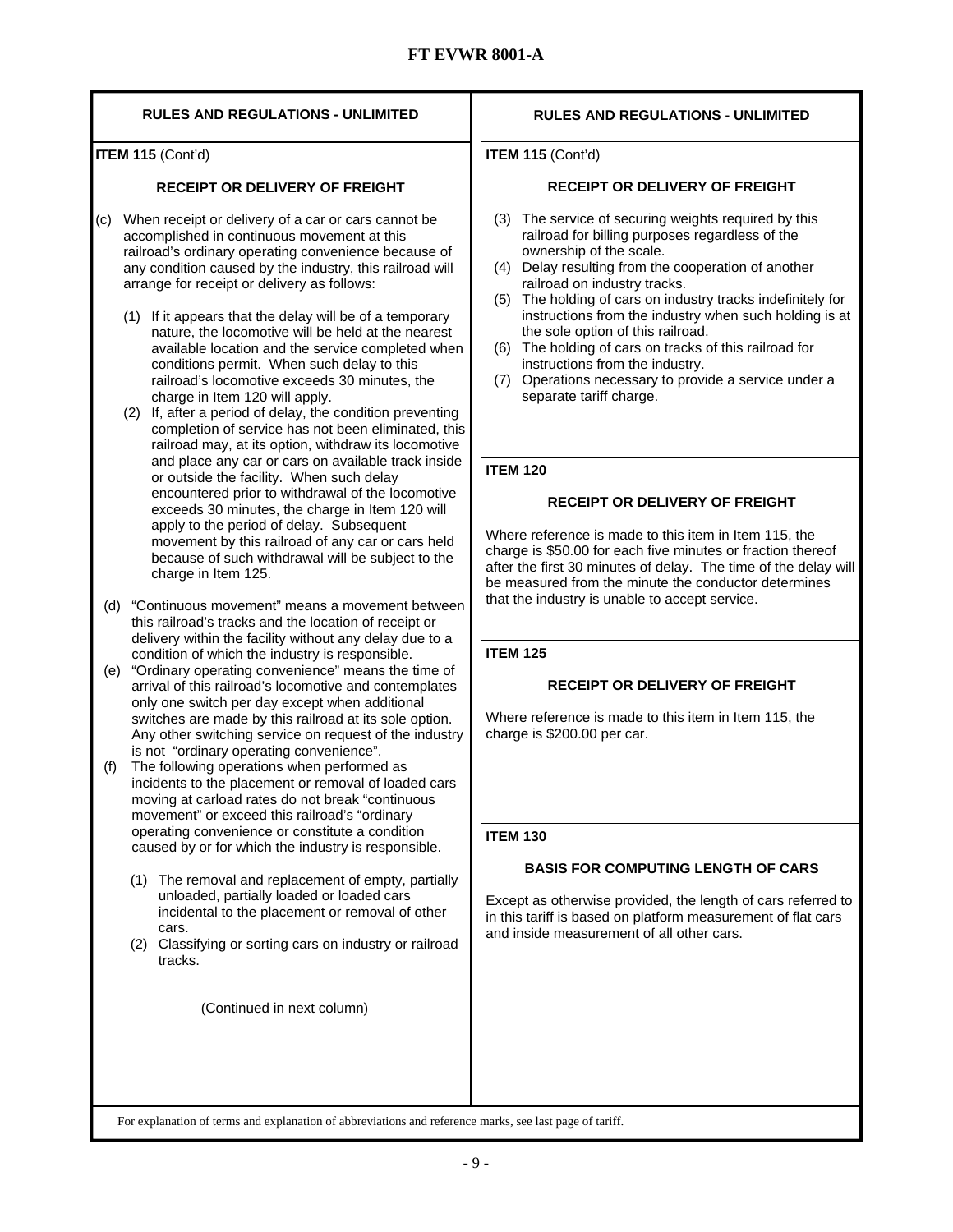#### **RULES AND REGULATIONS - UNLIMITED**

#### **ITEM 135**

#### **SECURITY DEPOSITS FOR PAYMENT OF DEMURRAGE AND OTHER ACCESSORIAL CHARGES**

A security deposit to insure payment of any demurrage, detention, storage or other accessorial charges that may accrue will be required from any consignor, consignee, beneficial owner, or other responsible parties, hereafter referred to as customer who fails to pay demurrage, detention, storage or other accessorial charges after specific written demand referring to this tariff provision. This railroad will give the customer 10 days' written notice before the provisions of this item are invoked.

The deposit must be paid in cash, certified check, cashier's check or money order before any freight car is delivered to such customer for loading or unloading.

The minimum deposit for each freight car will be the average amount of demurrage, detention, storage or other accessorial charges outstanding at the time this tariff provision is invoked against the customer. The maximum amount of deposit will be determined by this railroad's credit office through other alternative forms of security. The credit office may waive the minimum deposit per car by accepting a revolving deposit of \$1,000 to \$10,000 based on traffic volume. The deposit will be held in a non-interest bearing escrow account to guarantee payment of and to be applied against any demurrage, detention, storage or other accessorial charges which may accrue since the implementation of the security deposit arrangement.

This railroad will refund the deposit or balance of the deposit within 30 days after notification by its agents that the equipment has been released to this railroad. Any demurrage, detention, storage or other accessorial charges will be deducted from the deposit before any refunds are made. The deposit or balance of the deposit may be transferable to another freight car to cover charges incurred since the implementation of the security deposit arrangement.

Security deposits will no longer be required after the customer has paid all outstanding demurrage, detention, storage and other accessorial charges and has given assurance in writing to the satisfaction of this railroad's credit office that future demurrage, detention, storage and other accessorial charges will be paid within the credit period.

#### **RULES AND REGULATIONS - UNLIMITED**

#### **ITEM 140**

#### **SHIPMENTS ON "ORDER", "ORDER NOTIFY" OR "STRAIGHT" BILLS OF LADING REQUIRING SURRENDER OF BILLS OF LADING OR WRITTEN ORDER WHEN CONSIGNED TO OR ORDERED FOR DELIVERY ON OTHER THAN PUBLIC DELIVERY TRACKS**

Applies when place of delivery at destination is designated in the bill of lading or otherwise designated prior to arrival of car at destination and delivery is made to such designated place of delivery. When place of delivery is designated after arrival of car at destination, Item 400 of this tariff will apply.

- (a) Cars covered by "Order" or "Order Notify" bills of lading or cars covered by "Straight" bills of lading showing consignment to one party with instructions therein or on which instructions are otherwise given to –
	- (1) Notify or advise another party and deliver only upon surrender of written order, or
	- (2) Deliver only upon surrender of the original bill of lading, or when
	- (3) Consigned in any other manner which impose upon the carrier the obligation not to make delivery, except upon surrender of original bill of lading or written order

will not be moved to the designated place of delivery until bill of lading or written order has been surrendered or indemnity bond or other substitute security therefore, as defined in Rule 7 of UFC.

(b) When the place of delivery is designated in the bill of lading or otherwise designated PRIOR TO THE ARRIVAL OF CARS AT DESTINATION and delivery is made to such designated place of delivery, the following charges (See EXCEPTION 1) will apply:

#### CHARGES IN DOLLARS PER CAR

- (1) \$150.00 (see EXCEPTION 2)
- (2) \$150.00
- (3) \$250.00
- (1) Applies when place of delivery is designated before arrival of car.
- (2) Applies when bill of lading is surrendered after arrival of car but in time to permit instructions to move car to be transmitted to yard employees at destination prior to the expiration of 24 hours after the first 12:01 a.m. after the day on which notice of arrival is sent or given to the consignee or party entitled to receive same.

(Continued on next page)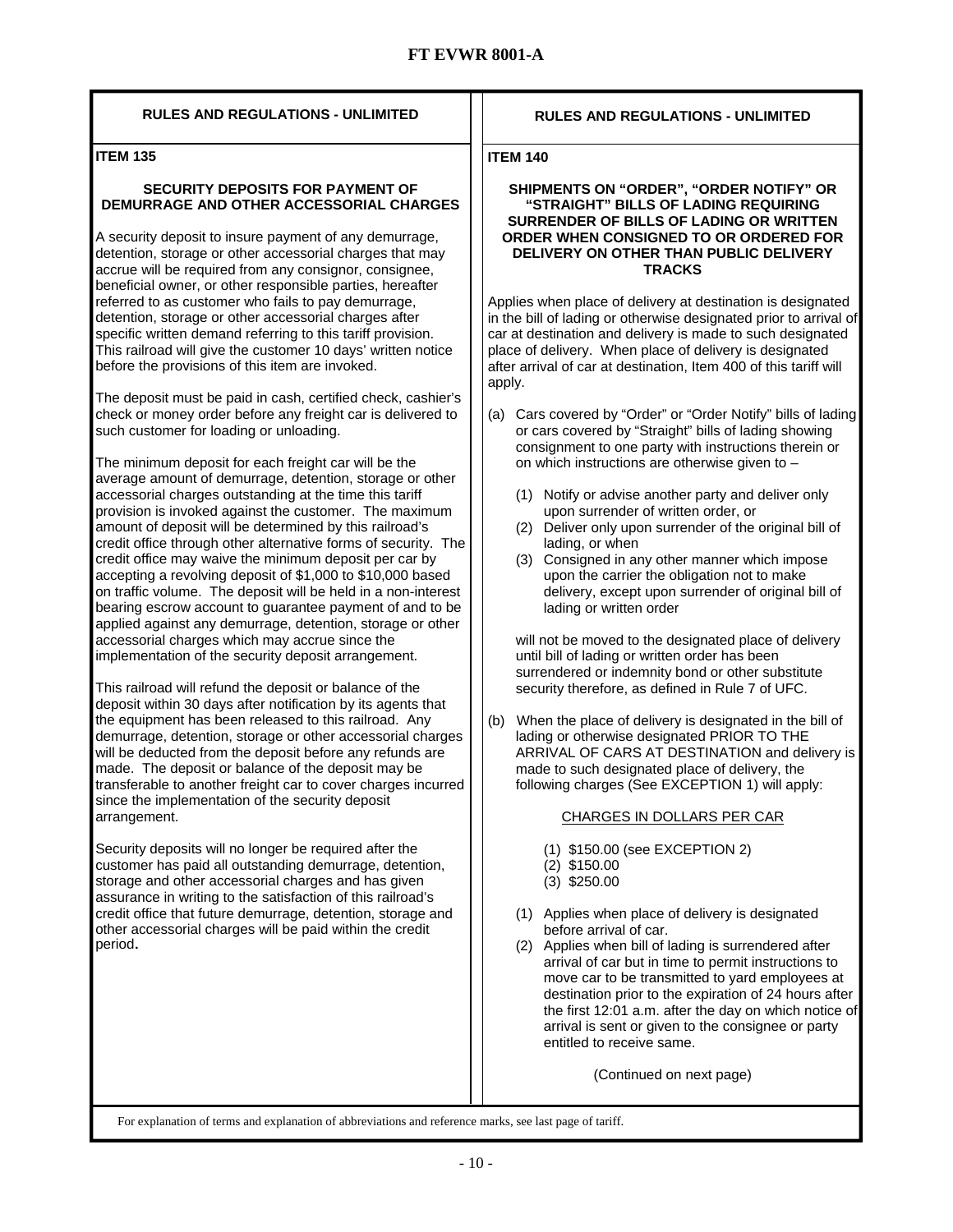| <b>RULES AND REGULATIONS - UNLIMITED</b>                                                                                                                                                                                                                                                                                                                                                                     | <b>RULES AND REGULATIONS - UNLIMITED</b>                                                                                                                                                                                                                                                                                                                                                    |
|--------------------------------------------------------------------------------------------------------------------------------------------------------------------------------------------------------------------------------------------------------------------------------------------------------------------------------------------------------------------------------------------------------------|---------------------------------------------------------------------------------------------------------------------------------------------------------------------------------------------------------------------------------------------------------------------------------------------------------------------------------------------------------------------------------------------|
| ITEM 140 (Cont'd)                                                                                                                                                                                                                                                                                                                                                                                            | <b>ITEM 145</b>                                                                                                                                                                                                                                                                                                                                                                             |
| SHIPMENTS ON "ORDER", "ORDER NOTIFY" OR<br>"STRAIGHT" BILLS OF LADING REQUIRING                                                                                                                                                                                                                                                                                                                              | <b>CARS LOADED IMPROPERLY OR IN EXCESS OF</b><br><b>MAXIMUM LOAD LIMIT</b>                                                                                                                                                                                                                                                                                                                  |
| SURRENDER OF BILLS OF LADING OR WRITTEN<br>ORDER WHEN CONSIGNED TO OR ORDERED FOR<br>DELIVERY ON OTHER THAN PUBLIC DELIVERY<br><b>TRACKS</b>                                                                                                                                                                                                                                                                 | When cars are discovered to be improperly loaded or in<br>excess of maximum load limit at origin or beyond the origin<br>switching limits, it will be the responsibility of the shipper to<br>transfer the excess weight to another car or to transfer the                                                                                                                                  |
| (3) Applies when bill of lading is surrendered after<br>arrival of car and too late to permit instructions to<br>move car to be transmitted to yard employees at                                                                                                                                                                                                                                             | entire contents of the car to a car of greater capacity. (See<br>NOTES 1 and 4.)                                                                                                                                                                                                                                                                                                            |
| destination prior to the expiration of 24 hours after<br>the first 12:01 a.m. after the day on which notice of                                                                                                                                                                                                                                                                                               | FORWARDING TO ORIGINAL DESTINATION:                                                                                                                                                                                                                                                                                                                                                         |
| arrival is sent or given to the consignee or party<br>entitled to receive same.                                                                                                                                                                                                                                                                                                                              | When the excess from overloaded cars is forwarded to the<br>original billed destination in another car, such excess will<br>be charged for at the actual weight and carload rates, or                                                                                                                                                                                                       |
| EXCEPTION 1 - Charges will not apply unless there is an<br>actual holding of shipment for surrender of bills of lading or<br>written order or substitute security therefore as defined in<br>Rule 7 of UFC.                                                                                                                                                                                                  | when the entire contents of the car is transferred to a car of<br>greater capacity, the charges will be based on the actual<br>weight at the carload rate applicable on the car originally<br>loaded.                                                                                                                                                                                       |
| EXCEPTION 2 - No charge will apply when bill of lading,<br>written order, indemnity bond or other substitute security is                                                                                                                                                                                                                                                                                     | DISPOSITION AT POINT OF UNLOADING:                                                                                                                                                                                                                                                                                                                                                          |
| surrendered to road haul carrier at destination before arrival<br>of car.                                                                                                                                                                                                                                                                                                                                    | When the excess from overloaded car is disposed of by<br>shipper at point of unloading, freight charge will be<br>assessed at the applicable carload rate (See NOTE 2), at                                                                                                                                                                                                                  |
| When the original bill of lading or written order covering<br>(C)<br>a shipment as described above is not available, the<br>property may be delivered in advance of the surrender                                                                                                                                                                                                                            | the actual excess weight from original point of origin to<br>unloading point.                                                                                                                                                                                                                                                                                                               |
| of the bill of lading, or written order, as the case may<br>require, under the provisions of Rule 7 of UFC.                                                                                                                                                                                                                                                                                                  | <b>RETURN TO SHIPPING POINT:</b>                                                                                                                                                                                                                                                                                                                                                            |
| (d) If a car subject to this item is billed to allow inspection<br>and inspection of the property is made before the car is<br>unloaded and bill of lading or written order<br>surrendered, the time during which such car is<br>considered as being held for the surrender of the bill of<br>lading or written order shall be computed from the time<br>of arrival at destination, no additional time being | When the excess from overloaded car is returned to<br>original point of origin, freight charges will be assessed at<br>the applicable carload rate (See NOTE 2), at actual excess<br>weight from original point of origin to point of unloading and<br>will be assessed the applicable less than carload rate (See<br>NOTE 3) from point of unloading to original point of origin.          |
| allowed for inspection.<br>In computing time, Saturdays, Sundays and legal<br>(e)<br>holidays (National, State or Municipal) will be                                                                                                                                                                                                                                                                         | One day (24 hours) free time, computed from first 12:01<br>a.m. after notification to shipper of arrival of car at hold<br>point, will be allowed on overloaded car held for instruction                                                                                                                                                                                                    |
| excluded.<br>(f)<br>This item applies on all freight shipped at carload, less<br>than carload or any quantity rate when a car is<br>provided for the movement or delivery of such<br>shipments (when consigned to or ordered for delivery<br>to other than public delivery tracks) and where such<br>freight is actually delivered in such car to one                                                        | from shipper. After expiration of free time, car will be<br>subject to demurrage charges as provided in Tariff EVWR<br>9000-series, and excess portion unloaded from overloaded<br>car will be subject to demurrage rules and charges or<br>storage rules and charges, as the case may be, provided in<br>Tariff EVWR 9000-series.                                                          |
| consignee at one destination regardless of weight<br>thereof.                                                                                                                                                                                                                                                                                                                                                | If within 48 hours after notice is given the shipper fails or<br>refuses to give the instructions contemplated by these<br>rules, the railroad will adjust the lading so that it may be<br>safely moved to destination at the lowest freight charge<br>under tariffs on file and charges for unloading, reloading,<br>storage and demurrage will follow the shipment as advance<br>charges. |
|                                                                                                                                                                                                                                                                                                                                                                                                              | (Continued on next page)                                                                                                                                                                                                                                                                                                                                                                    |
| For explanation of terms and explanation of abbreviations and reference marks, see last page of tariff.                                                                                                                                                                                                                                                                                                      |                                                                                                                                                                                                                                                                                                                                                                                             |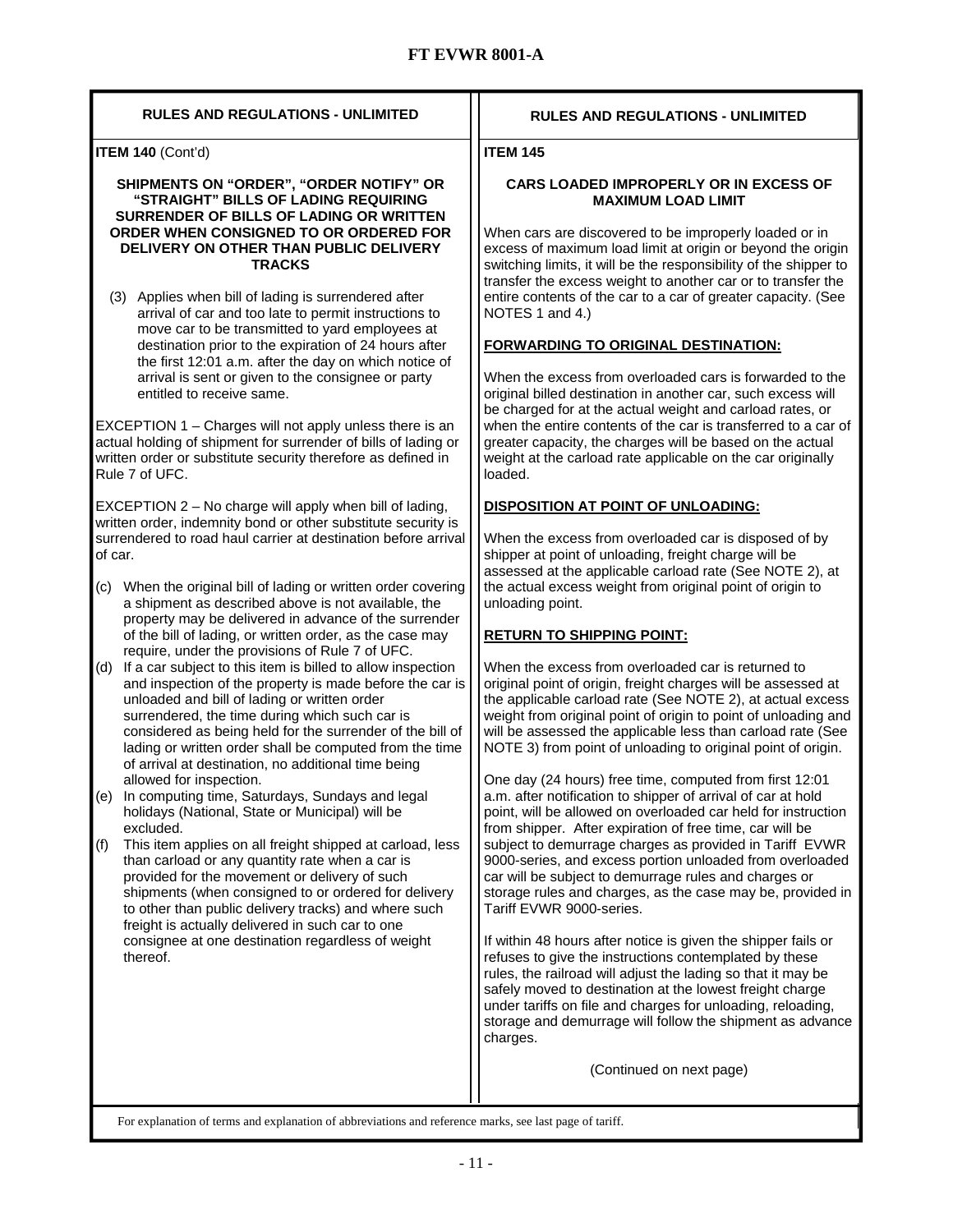| <b>RULES AND REGULATIONS - UNLIMITED</b>                                                                                                                                                                                                                                                                                                                                                                                                                                                                                                                                                                                                                                                                                                                                                                                                                                                                                                                                                                                                                                                                                                                                                                                                                                                                                                                                                                                                                                     | <b>RULES AND REGULATIONS - UNLIMITED</b>                                                                                                                                                                                                                                                                                                                                                                                                                                                                                                                                                                                                                                                                                                                                                                                                                                                                                                                                                                                                                                                                                                                                                                                                                                                       |
|------------------------------------------------------------------------------------------------------------------------------------------------------------------------------------------------------------------------------------------------------------------------------------------------------------------------------------------------------------------------------------------------------------------------------------------------------------------------------------------------------------------------------------------------------------------------------------------------------------------------------------------------------------------------------------------------------------------------------------------------------------------------------------------------------------------------------------------------------------------------------------------------------------------------------------------------------------------------------------------------------------------------------------------------------------------------------------------------------------------------------------------------------------------------------------------------------------------------------------------------------------------------------------------------------------------------------------------------------------------------------------------------------------------------------------------------------------------------------|------------------------------------------------------------------------------------------------------------------------------------------------------------------------------------------------------------------------------------------------------------------------------------------------------------------------------------------------------------------------------------------------------------------------------------------------------------------------------------------------------------------------------------------------------------------------------------------------------------------------------------------------------------------------------------------------------------------------------------------------------------------------------------------------------------------------------------------------------------------------------------------------------------------------------------------------------------------------------------------------------------------------------------------------------------------------------------------------------------------------------------------------------------------------------------------------------------------------------------------------------------------------------------------------|
| ITEM 145 (Cont'd)                                                                                                                                                                                                                                                                                                                                                                                                                                                                                                                                                                                                                                                                                                                                                                                                                                                                                                                                                                                                                                                                                                                                                                                                                                                                                                                                                                                                                                                            | <b>ITEM 155</b>                                                                                                                                                                                                                                                                                                                                                                                                                                                                                                                                                                                                                                                                                                                                                                                                                                                                                                                                                                                                                                                                                                                                                                                                                                                                                |
| <b>CARS LOADED IMPROPERLY OR IN EXCESS OF</b><br><b>MAXIMUM LOAD LIMIT</b><br>NOTE 1- Shipper will also be assessed the applicable<br>intraterminal switching charge, subject to the maximum<br>charge of \$500 per car.<br>NOTE 2 - Less - than - carload rate at actual excess weight<br>will apply, if less than charges based on carload rate.<br>NOTE 3 - Carload rate and minimum weight will apply, if<br>less than charges based on the applicable less-than-<br>carload rate.<br>NOTE 4 – On cars that are discovered to be loaded in<br>excess of maximum load limit, the Evansville Western<br>Railway, Inc. will, at the shipper's option, either follow the<br>procedures otherwise outlined in Item or will return the car<br>intact to the original shipping point. If shipper desires the<br>car be returned to the original shipping point intact, the<br>following conditions will apply.<br>(a) Car must still be on the lines of the Evansville<br>Western Railway, Inc. when said overload is<br>discovered<br>(b) If shipper chooses to return the car intact, they<br>must notify railroad within 12 hours of receipt of<br>notification of discovery of the overloaded car from<br>the railroad<br>(c) Car must be certified as safe to handle to original<br>shipping point by an Evansville Western Railway,<br>Inc. Agent<br>(d) A charge of \$10.00 per mile, subject to a minimum<br>of \$300.00 per car, will be assessed for this<br>service. | <b>PAYMENT OF CHARGES</b><br>Carload freight for delivery to a switching connection at<br>(a)<br>destination, whether for public track, private or other<br>siding, when such connection performs a switching<br>service only, will not be delivered to such connecting<br>line until all charges applied in accordance with rate<br>tariffs are paid.<br>When such freight is consigned "Order Notify" or when<br>moving under straight bills of lading which carry a<br>provision (See Section 4 Rule 7 of UFC 6000-Series)<br>requiring the surrender of bill of lading, written order or<br>other document before delivery (including shipments<br>consigned to one party, with instructions to notify<br>another party), it will not be delivered to such<br>connecting line until the bill of lading, written order or<br>other documents (or approved security in lieu thereof<br>when the bill of lading has been delayed or lost) has<br>been surrendered. If cars are held for payment of<br>lawful charges or for surrender of bills of lading,<br>pending such delivery, they will be subject to<br>demurrage.<br>(b) If consignees are on the credit list of this railroad, it will<br>be assumed for the purpose of this rule that they have<br>paid all charges as referred to. |
|                                                                                                                                                                                                                                                                                                                                                                                                                                                                                                                                                                                                                                                                                                                                                                                                                                                                                                                                                                                                                                                                                                                                                                                                                                                                                                                                                                                                                                                                              |                                                                                                                                                                                                                                                                                                                                                                                                                                                                                                                                                                                                                                                                                                                                                                                                                                                                                                                                                                                                                                                                                                                                                                                                                                                                                                |
| For explanation of terms and explanation of abbreviations and reference marks, see last page of tariff.                                                                                                                                                                                                                                                                                                                                                                                                                                                                                                                                                                                                                                                                                                                                                                                                                                                                                                                                                                                                                                                                                                                                                                                                                                                                                                                                                                      |                                                                                                                                                                                                                                                                                                                                                                                                                                                                                                                                                                                                                                                                                                                                                                                                                                                                                                                                                                                                                                                                                                                                                                                                                                                                                                |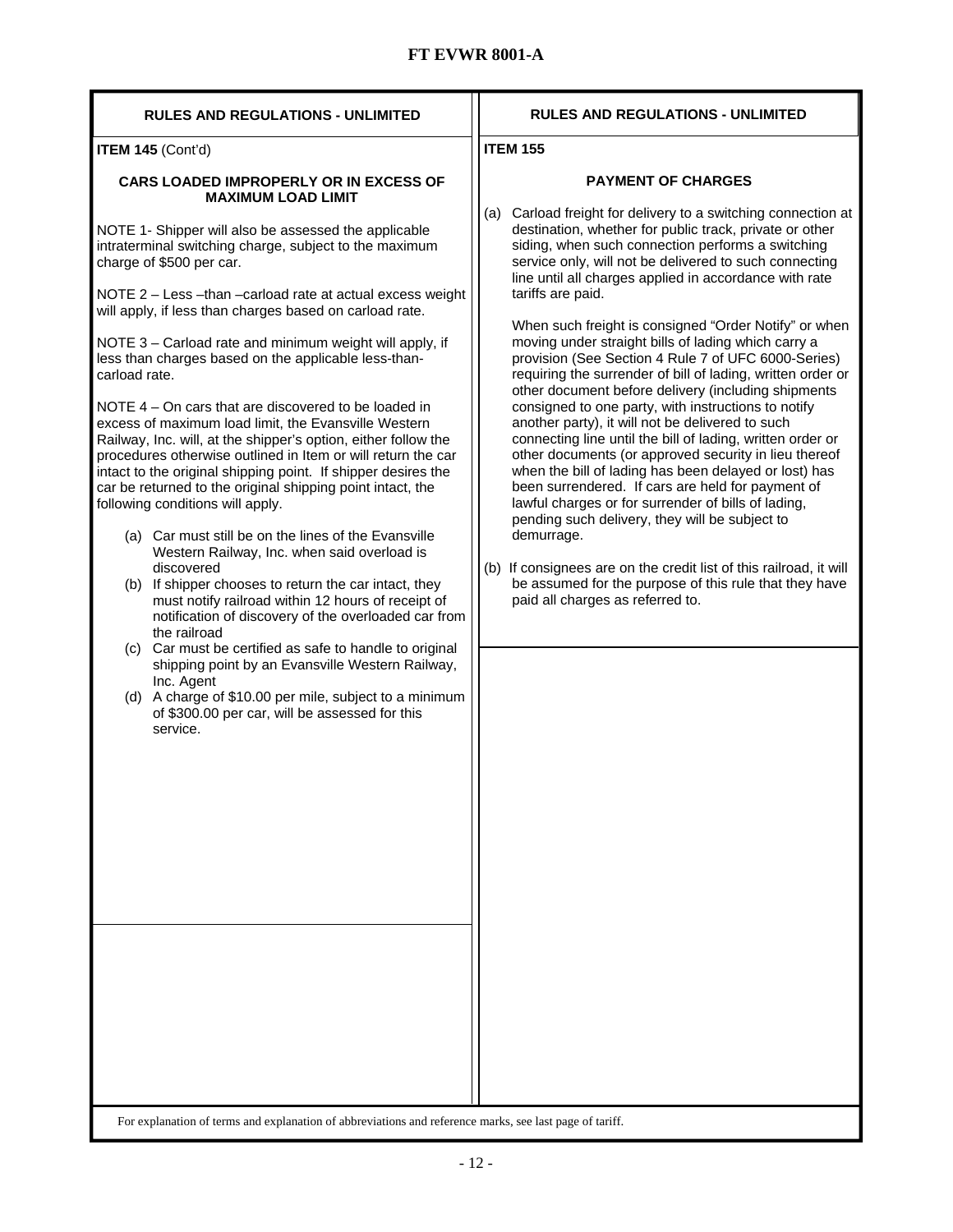| <b>RULES AND REGULATIONS - UNLIMITED</b>                                                                                                                                                                                                                                                                                                                                                                                                                                                                                             | <b>RULES AND REGULATIONS - UNLIMITED</b>                                                                                                                                                                                                                                                                                                                                                                                                                                                                                                                                                                                                                                                                                                                                                                                                                                                                                                                                                                                                                                                                                                                                                                                                                                                                                                                                                                                                                                                                                                                                                                                                                                                                                                                                                    |
|--------------------------------------------------------------------------------------------------------------------------------------------------------------------------------------------------------------------------------------------------------------------------------------------------------------------------------------------------------------------------------------------------------------------------------------------------------------------------------------------------------------------------------------|---------------------------------------------------------------------------------------------------------------------------------------------------------------------------------------------------------------------------------------------------------------------------------------------------------------------------------------------------------------------------------------------------------------------------------------------------------------------------------------------------------------------------------------------------------------------------------------------------------------------------------------------------------------------------------------------------------------------------------------------------------------------------------------------------------------------------------------------------------------------------------------------------------------------------------------------------------------------------------------------------------------------------------------------------------------------------------------------------------------------------------------------------------------------------------------------------------------------------------------------------------------------------------------------------------------------------------------------------------------------------------------------------------------------------------------------------------------------------------------------------------------------------------------------------------------------------------------------------------------------------------------------------------------------------------------------------------------------------------------------------------------------------------------------|
| <b>ITEM 160</b>                                                                                                                                                                                                                                                                                                                                                                                                                                                                                                                      | <b>ITEM 170</b>                                                                                                                                                                                                                                                                                                                                                                                                                                                                                                                                                                                                                                                                                                                                                                                                                                                                                                                                                                                                                                                                                                                                                                                                                                                                                                                                                                                                                                                                                                                                                                                                                                                                                                                                                                             |
| <b>ERROR IN BILLING FREIGHT BY SHIPPER</b>                                                                                                                                                                                                                                                                                                                                                                                                                                                                                           | <b>CHARGES FOR CARS WITH MORE THAN FOUR AXLES</b>                                                                                                                                                                                                                                                                                                                                                                                                                                                                                                                                                                                                                                                                                                                                                                                                                                                                                                                                                                                                                                                                                                                                                                                                                                                                                                                                                                                                                                                                                                                                                                                                                                                                                                                                           |
| If a car is tendered to carrier for shipment and after the line-<br>haul transportation commences it is discovered that<br>through error of the shipper the car is empty, freight<br>charges will be assessed from origin to point at which car is<br>discovered to be empty. (In the absence of a through rate,<br>charges to be assessed for account of this railroad will be<br>those provided for in Item 1000-series of this tariff). Cars of                                                                                   | Charges for intraplant, intraterminal or interterminal<br>switching will be confined to cars having no more than four<br>(4) axles. When cars with more than four (4) axles are<br>found in intraplant, intraterminal or interterminal service, the<br>charges for such service will be 200 percent of that shown<br>herein for the same service applicable on cars with four (4)<br>axles.                                                                                                                                                                                                                                                                                                                                                                                                                                                                                                                                                                                                                                                                                                                                                                                                                                                                                                                                                                                                                                                                                                                                                                                                                                                                                                                                                                                                 |
| other than railroad ownership shall not be subject to<br>payment of mileage allowances.                                                                                                                                                                                                                                                                                                                                                                                                                                              | <b>ITEM 175</b>                                                                                                                                                                                                                                                                                                                                                                                                                                                                                                                                                                                                                                                                                                                                                                                                                                                                                                                                                                                                                                                                                                                                                                                                                                                                                                                                                                                                                                                                                                                                                                                                                                                                                                                                                                             |
|                                                                                                                                                                                                                                                                                                                                                                                                                                                                                                                                      | <b>CHARGE FOR USE OF SPECIAL EQUIPMENT IN</b><br><b>SWITCHING MOVEMENT</b>                                                                                                                                                                                                                                                                                                                                                                                                                                                                                                                                                                                                                                                                                                                                                                                                                                                                                                                                                                                                                                                                                                                                                                                                                                                                                                                                                                                                                                                                                                                                                                                                                                                                                                                  |
| ITEM 165<br><b>DEDUCTION FOR SHRINKAGE</b><br>This railroad will NOT be responsible for loss due to natural<br>shrinkage and/or difference between origin and destination<br>weight except where loss results from defective equipment<br>and such defect is directly attributable to the carriers, such<br>as a derailment. Claims will be adjusted by carriers in<br>accordance with the law that governs. In case of a<br>disputed claim, the records of both the claimant and the<br>carrier shall be available to both parties. | On shipments that are both loaded and unloaded<br>(a)<br>within the same switching district, the switching rates<br>and charges in this tariff apply only when ordinary<br>equipment is used. When other than ordinary<br>equipment is used, such rates and charges will apply<br>subject to an additional charge of \$250 per car, which<br>accrues entirely to the EVWR(See EXCEPTION).<br>The term "ordinary equipment" as used in this item<br>(b)<br>means:<br>(1) Flat cars not exceeding 54 feet in length and<br>having marked capacity not greater than 180,000<br>pounds but not including flat cars of any length<br>equipped with racks, frames, bulkheads, tie down<br>devices, hoods or other appurtenances extending<br>above the deck of the car nor on special type flat<br>cars with mechanical designations, "FD", "FG",<br>"FW", "FM" as listed under the heading of Heavy<br>Capacity and Special Type Flat Cars in Tariff RER<br>6413-Series.<br>(2) Gondola cars having marked capacity not greater<br>than 180,000 pounds; but not including gondola<br>cars of any length equipped with covers, hoods,<br>containers or cradle floors.<br>(3) On moves of Ferrous Scrap, ordinary equipment<br>means gondola cars of any size other than<br>equipped with covers, hoods, containers or cradle<br>floors.<br>(4) Open top hopper cars not exceeding 60 feet in<br>length, inside measurement, or having marked<br>capacity not exceeding 180,000 pounds.<br>(5) Cars other than described as ordinary equipment<br>in Paragraph 1 to 4, owned or leased by shipper<br>or consignee.<br>EXCEPTION - When other than ordinary equipment, as<br>defined above, is furnished for carrier's convenience, the<br>additional charge specified in this item will not apply. |
|                                                                                                                                                                                                                                                                                                                                                                                                                                                                                                                                      |                                                                                                                                                                                                                                                                                                                                                                                                                                                                                                                                                                                                                                                                                                                                                                                                                                                                                                                                                                                                                                                                                                                                                                                                                                                                                                                                                                                                                                                                                                                                                                                                                                                                                                                                                                                             |
| For explanation of terms and explanation of abbreviations and reference marks, see last page of tariff.                                                                                                                                                                                                                                                                                                                                                                                                                              |                                                                                                                                                                                                                                                                                                                                                                                                                                                                                                                                                                                                                                                                                                                                                                                                                                                                                                                                                                                                                                                                                                                                                                                                                                                                                                                                                                                                                                                                                                                                                                                                                                                                                                                                                                                             |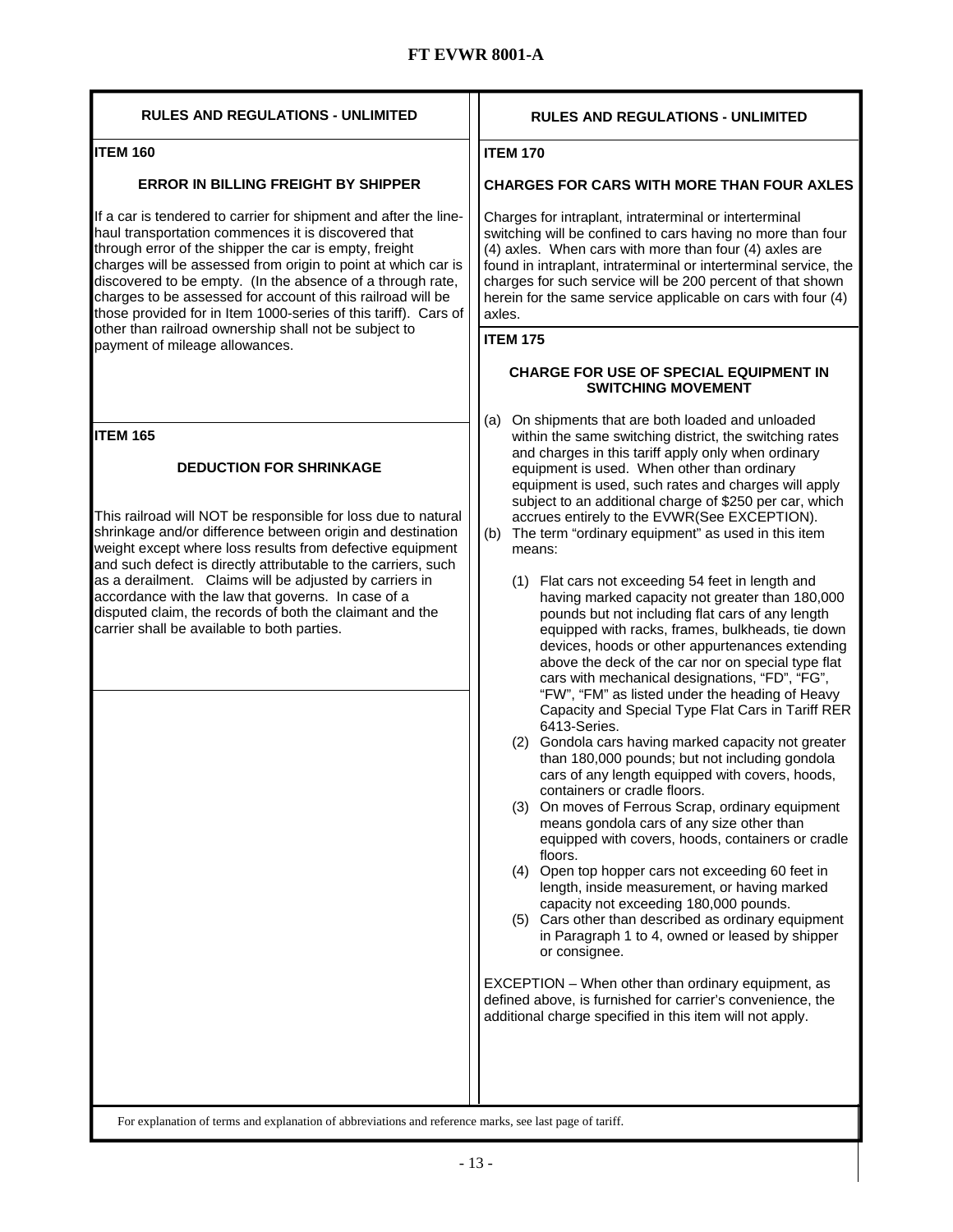| <b>RULES AND REGULATIONS - UNLIMITED</b>                                                                                                                                                                                                                                                                                                                                                                                                                                                                                                                                                                                                                                                                                                                                                                                                                                                                                                                                                                                                                                                                                       | <b>RULES AND REGULATIONS - UNLIMITED</b>                                                                                                                                            |
|--------------------------------------------------------------------------------------------------------------------------------------------------------------------------------------------------------------------------------------------------------------------------------------------------------------------------------------------------------------------------------------------------------------------------------------------------------------------------------------------------------------------------------------------------------------------------------------------------------------------------------------------------------------------------------------------------------------------------------------------------------------------------------------------------------------------------------------------------------------------------------------------------------------------------------------------------------------------------------------------------------------------------------------------------------------------------------------------------------------------------------|-------------------------------------------------------------------------------------------------------------------------------------------------------------------------------------|
| <b>ITEM 180</b>                                                                                                                                                                                                                                                                                                                                                                                                                                                                                                                                                                                                                                                                                                                                                                                                                                                                                                                                                                                                                                                                                                                | <b>ITEM 195</b>                                                                                                                                                                     |
| <b>CHARGES FOR ARTICULATED CARS</b>                                                                                                                                                                                                                                                                                                                                                                                                                                                                                                                                                                                                                                                                                                                                                                                                                                                                                                                                                                                                                                                                                            | <b>SHIPMENTS REQUIRING SURRENDER OF</b><br><b>DOCUMENTS</b>                                                                                                                         |
| On movements of articulated cars (two or more units<br>permanently or temporarily joined together), the switching<br>charges published in this tariff will apply separately to each<br>unit of the articulated equipment.                                                                                                                                                                                                                                                                                                                                                                                                                                                                                                                                                                                                                                                                                                                                                                                                                                                                                                      | Intraplant, intraterminal, or interterminal switching service<br>will not be performed on shipments moving under order<br>notify bills of lading; or under straight bills of lading |
| <b>ITEM 185</b>                                                                                                                                                                                                                                                                                                                                                                                                                                                                                                                                                                                                                                                                                                                                                                                                                                                                                                                                                                                                                                                                                                                | (including shipments consigned to one party with<br>instructions to notify another party) which carry a provision                                                                   |
| <b>SPECIAL SWITCHING SERVICE</b>                                                                                                                                                                                                                                                                                                                                                                                                                                                                                                                                                                                                                                                                                                                                                                                                                                                                                                                                                                                                                                                                                               | (See Section 4, Rule 7 of UFC 6000-Series) requiring the<br>surrender of bills of lading, written order or other<br>documents before delivery.                                      |
| Except as otherwise provided and upon specific request of<br>the shipper or consignee, carloads may be handled in<br>special (not regular) service. (See NOTE). The charge for<br>this special service will be \$2,000.00 per car for each<br>intraterminal, interterminal or intermediate switch<br>movement. The special service charge shown herein will<br>be in addition to any applicable switching charges.                                                                                                                                                                                                                                                                                                                                                                                                                                                                                                                                                                                                                                                                                                             |                                                                                                                                                                                     |
|                                                                                                                                                                                                                                                                                                                                                                                                                                                                                                                                                                                                                                                                                                                                                                                                                                                                                                                                                                                                                                                                                                                                | <b>ITEM 198</b>                                                                                                                                                                     |
| NOTE - Special (not regular) service is defined as service<br>accorded shipments which cannot be handled in regular<br>train operation because of excess weight, width or length<br>and which necessitate handling in a special train.                                                                                                                                                                                                                                                                                                                                                                                                                                                                                                                                                                                                                                                                                                                                                                                                                                                                                         | <b>REQUESTS FOR CARS FOR LOADING</b><br>In connection with services for which a charge is provided<br>in this tariff, all requests for cars for loading must be                     |
| <b>ITEM 190</b>                                                                                                                                                                                                                                                                                                                                                                                                                                                                                                                                                                                                                                                                                                                                                                                                                                                                                                                                                                                                                                                                                                                | submitted to this railroad. This railroad reserves the right to<br>furnish cars so ordered from its fleet, whether leased or                                                        |
| <b>SWITCHING CHARGES ON LOADED CARS HELD FOR</b><br><b>INSTRUCTIONS ON ALL COMMODITIES</b>                                                                                                                                                                                                                                                                                                                                                                                                                                                                                                                                                                                                                                                                                                                                                                                                                                                                                                                                                                                                                                     | owned or with cars readily available, this railroad shall<br>order cars from the designated roadhaul carrier.                                                                       |
| In the absence of specific provisions to the contrary, the<br>following will apply:                                                                                                                                                                                                                                                                                                                                                                                                                                                                                                                                                                                                                                                                                                                                                                                                                                                                                                                                                                                                                                            |                                                                                                                                                                                     |
| (a) Except as provided in Paragraph (b), when on<br>shipper's order loaded cars are removed from industry<br>or team track and held by this railroad awaiting<br>instruction, the intraterminal or interterminal switching<br>charge, as the case may be, will be assessed for the<br>movement; such charge will be in addition to all other<br>charges applicable and will not be absorbed.<br>When loaded cars removed from industry or team<br>(b)<br>track and held awaiting instructions are under<br>continuous demurrage (See NOTE), no charge for<br>such switching will be made.<br>When on shipper's order cars are removed by this<br>(c)<br>railroad from industry or team track and prior to<br>departure from origin station are subsequently ordered<br>back to the original industry or team track, the<br>intraterminal, or interterminal switching charge, as the<br>case may be, will be assessed for the movement of the<br>car in each direction and the car will remain on<br>continuous demurrage (See NOTE) in the demurrage<br>account of the party in whose name the car was<br>ordered for loading. |                                                                                                                                                                                     |
| NOTE - On cars under special detention rules and<br>charges, the same detention rules and charges will be<br>applied as governed in connection with the line-haul rates.                                                                                                                                                                                                                                                                                                                                                                                                                                                                                                                                                                                                                                                                                                                                                                                                                                                                                                                                                       |                                                                                                                                                                                     |
| For explanation of terms and explanation of abbreviations and reference marks, see last page of tariff.                                                                                                                                                                                                                                                                                                                                                                                                                                                                                                                                                                                                                                                                                                                                                                                                                                                                                                                                                                                                                        |                                                                                                                                                                                     |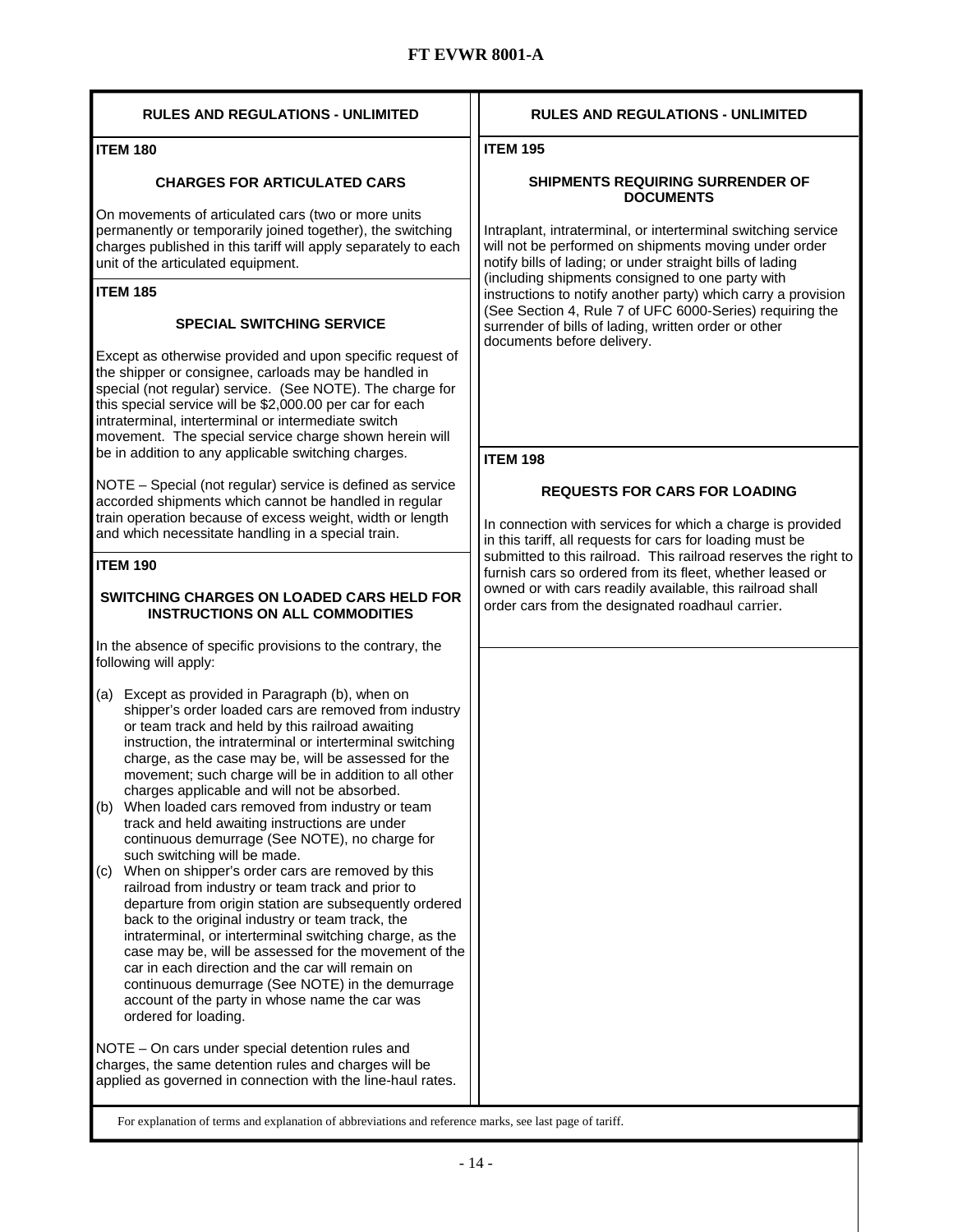| <b>SECTION 1</b><br><b>ABSORPTION OF CONNECTION RAILROAD</b><br><b>SWITCHING CHARGES</b>                                                                                                                                                                                                                                              | <b>SECTION 2</b><br><b>INTERTERMINAL SWITCHING CHARGE</b>                                                                                                                                                                                                                                                                                                          |  |  |  |  |  |
|---------------------------------------------------------------------------------------------------------------------------------------------------------------------------------------------------------------------------------------------------------------------------------------------------------------------------------------|--------------------------------------------------------------------------------------------------------------------------------------------------------------------------------------------------------------------------------------------------------------------------------------------------------------------------------------------------------------------|--|--|--|--|--|
| <b>ITEM 260</b>                                                                                                                                                                                                                                                                                                                       | <b>ITEM 280</b>                                                                                                                                                                                                                                                                                                                                                    |  |  |  |  |  |
| <b>APPLICATION OF SECTION 1</b>                                                                                                                                                                                                                                                                                                       | <b>DEFINITION AND CHARGES</b>                                                                                                                                                                                                                                                                                                                                      |  |  |  |  |  |
| Where this section provides that switching charges of<br>(a)<br>connecting railroads will be absorbed, the meaning is<br>that this railroad will pay out of its road haul revenue<br>the lawfully published switching charges of the<br>connecting railroads subject to the limitations in this<br>section.                           | Interterminal switching is hereby defined as a switching<br>movement between private or assigned sidings or team<br>tracks reach by this railroad and interchange tracks with a<br>connecting line on a shipment both loaded and unloaded<br>within the switching limits, and on which no line haul<br>service is performed by this railroad or a connecting line. |  |  |  |  |  |
| (b) Where the tariff or contract containing the applicable<br>line haul rate publishes provisions governing the<br>absorption of switching charges that are in conflict with<br>the provisions of this section, those provisions will take<br>precedence.                                                                             | The charge for this service is \$350 per car.                                                                                                                                                                                                                                                                                                                      |  |  |  |  |  |
| (c) Except as otherwise provided in this item, this railroad<br>WILL NOT ABSORB the switching charges of<br>connecting railroads.                                                                                                                                                                                                     |                                                                                                                                                                                                                                                                                                                                                                    |  |  |  |  |  |
| (d) Except as otherwise specifically provided in this<br>section, this railroad WILL NOT ABSORB the<br>switching charges of an intermediate switching railroad<br>used to effect interchange with another switching<br>railroad with which this railroad maintains a direct<br>interchange at the same station or switching district. |                                                                                                                                                                                                                                                                                                                                                                    |  |  |  |  |  |
| (e) Where under the provisions of this section, switching<br>charges are not absorbed, such charges will be<br>assessed in addition to all other applicable charges.                                                                                                                                                                  |                                                                                                                                                                                                                                                                                                                                                                    |  |  |  |  |  |
| Where under the provisions of this section, switching<br>charges are absorbed not exceeding a specified maximum,<br>any charges in excess of such maximum will be assessed<br>in addition to all other applicable charges.                                                                                                            |                                                                                                                                                                                                                                                                                                                                                                    |  |  |  |  |  |
| For explanation of terms and explanation of abbreviations and reference marks, see last page of tariff.                                                                                                                                                                                                                               |                                                                                                                                                                                                                                                                                                                                                                    |  |  |  |  |  |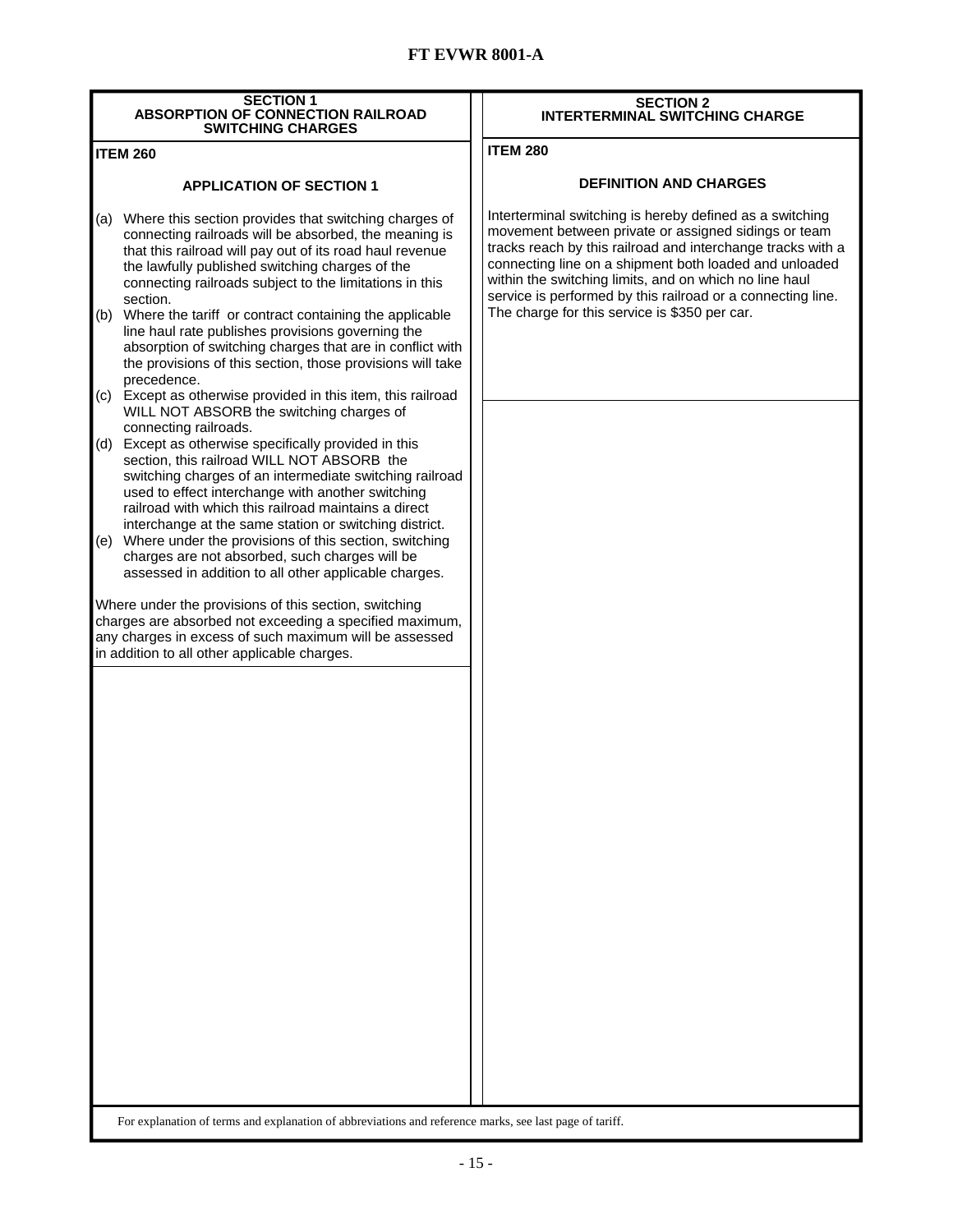| <b>SECTION 3</b><br><b>INTRATERMINAL AND INTRAPLANT SWITCHING</b>                                                                                                                                                                                                                                                                 | <b>SECTION 3</b><br><b>INTRATERMINAL AND INTRAPLANT SWITCHING</b><br><b>CHARGES</b><br>(For application, see Item 290)                                                                                                                                    |                              |                               |                       |  |
|-----------------------------------------------------------------------------------------------------------------------------------------------------------------------------------------------------------------------------------------------------------------------------------------------------------------------------------|-----------------------------------------------------------------------------------------------------------------------------------------------------------------------------------------------------------------------------------------------------------|------------------------------|-------------------------------|-----------------------|--|
| <b>ITEM 290</b>                                                                                                                                                                                                                                                                                                                   | <b>ITEM 300</b>                                                                                                                                                                                                                                           |                              |                               |                       |  |
| <b>APPLICATION OF SECTION 3</b>                                                                                                                                                                                                                                                                                                   |                                                                                                                                                                                                                                                           | (Charges in dollars per car) |                               |                       |  |
| This section contains intraterminal, intraplant and<br>(a)<br>miscellaneous switching charges applicable at stations                                                                                                                                                                                                              | <b>STATIONS IN</b><br>IL & IN                                                                                                                                                                                                                             | INTRA-<br><b>TERMINAL</b>    | <b>INTRA-</b><br><b>PLANT</b> | <b>SEE</b><br>ITEM(s) |  |
| on this railroad.<br>Intraplant switching is hereby defined as a switching<br>(b)<br>movement from one location at an industry or assigned<br>siding to another location at the same industry or                                                                                                                                  | <b>ALL</b>                                                                                                                                                                                                                                                | \$350                        | \$275                         | 310 & 315             |  |
| assigned siding where the service can be performed<br>without leaving the assigned siding or industry tracks.<br>Intraterminal switching is hereby defined as a switching<br>(c)<br>movement other than intraplant switching as defined in                                                                                        | <b>ITEM 310</b>                                                                                                                                                                                                                                           |                              |                               |                       |  |
| Paragraph (b) from an industry or assigned siding or<br>team track reached by this railroad but not to or from<br>interchange with a connecting railroad.<br>No charge will be made for a single intraplant switch<br>(d)<br>movement of an empty private car* between an<br>industry's storage tracks and an industry's loading, | All STATIONS IN IL and IN<br>On tank cars ordered placed for loading and subsequent to<br>said placement are released as empty, the provisions of<br>Item 110 will apply and the intraterminal switching charge,<br>if applicable, will be \$350 per car. |                              |                               |                       |  |
| inspection, repair or cleaning tracks.                                                                                                                                                                                                                                                                                            | <b>ITEM 315</b>                                                                                                                                                                                                                                           | AII STATIONS IN IL & IN      |                               |                       |  |
|                                                                                                                                                                                                                                                                                                                                   | When a shipment is switched from an industry or assigned<br>siding to EVWR or private hold track, and such shipment is<br>not subsequently forwarded therefrom in road haul service,<br>a charge or \$350 per car will be assessed.                       |                              |                               |                       |  |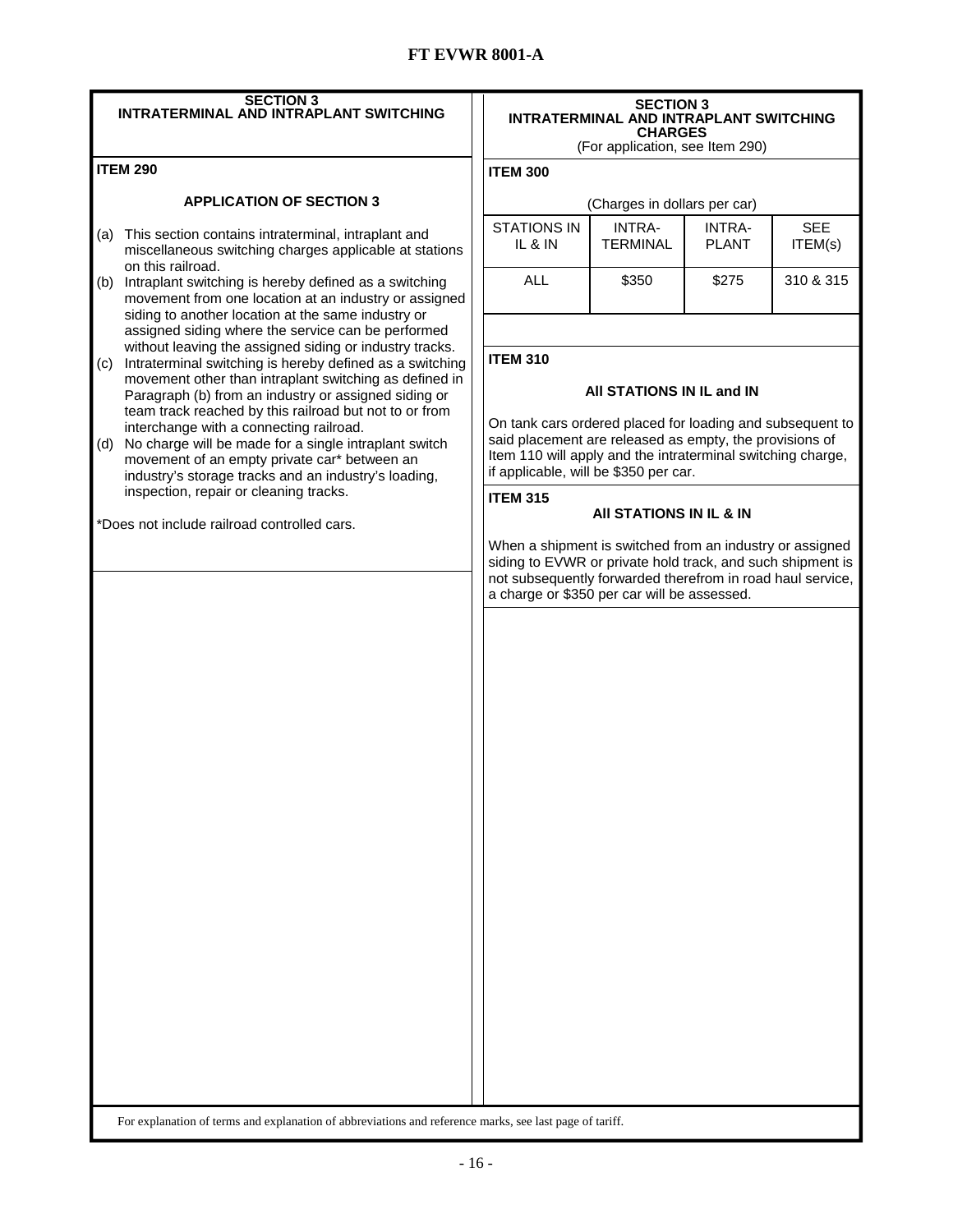| <b>SECTION 4</b><br><b>SPECIAL TRAIN SERVICE</b>                                                                                                                                                                                                                                                                                                                                                                                                                                                                                                                                                                                                           | <b>SECTION 4</b><br><b>SPECIAL TRAIN SERVICE</b>                                                                                                                                                                                                                                                                                                                                                                                                                                                                                                                                                                                                                                                                                                                                                                                                                                 |  |  |  |
|------------------------------------------------------------------------------------------------------------------------------------------------------------------------------------------------------------------------------------------------------------------------------------------------------------------------------------------------------------------------------------------------------------------------------------------------------------------------------------------------------------------------------------------------------------------------------------------------------------------------------------------------------------|----------------------------------------------------------------------------------------------------------------------------------------------------------------------------------------------------------------------------------------------------------------------------------------------------------------------------------------------------------------------------------------------------------------------------------------------------------------------------------------------------------------------------------------------------------------------------------------------------------------------------------------------------------------------------------------------------------------------------------------------------------------------------------------------------------------------------------------------------------------------------------|--|--|--|
| <b>ITEM 350</b>                                                                                                                                                                                                                                                                                                                                                                                                                                                                                                                                                                                                                                            | <b>ITEM 365</b>                                                                                                                                                                                                                                                                                                                                                                                                                                                                                                                                                                                                                                                                                                                                                                                                                                                                  |  |  |  |
| <b>DEFINITION OF SPECIAL TRAIN</b>                                                                                                                                                                                                                                                                                                                                                                                                                                                                                                                                                                                                                         | <b>FURNISHING OF SPECIAL FREIGHT TRAIN SERVICE</b>                                                                                                                                                                                                                                                                                                                                                                                                                                                                                                                                                                                                                                                                                                                                                                                                                               |  |  |  |
| The term "special train" means:<br>(a) A train that is operated on an expedited schedule at<br>the request of the consignor or consignee (or the agent<br>of either).<br>(b) A train that is operated under service or transportation<br>conditions specified by the consignor or consignee (or<br>the agent of either).<br>(c) A train that is assembled in accordance with<br>instructions of the consignor or consignee (or the agent<br>of either).<br>(d) A train that is operated subject to special service or<br>transportation conditions necessary to comply with<br>tariff provisions or with the requirements of a federal or<br>state agency. | This railroad will furnish special freight train service<br>between any two points on this railroad, either as a local<br>movement or as a portion of a joint line movement.<br>when required by tariff provisions, or<br>(a)<br>when required by directive of a federal or state agency,<br>(b)<br>(c) when requested by consignor or consignee (or the<br>agent of either) and subject to this railroad's<br>convenience.<br>When such service is to be provided on request (see (c)<br>above), such request must be made in writing (or orally and<br>confirmed in writing) must include consist, date and time of<br>movement routing and any other information and<br>instructions pertinent to the movement and must be given<br>in time to permit this railroad to make necessary<br>arrangements for the movement, including the assembly of<br>equipment and personnel. |  |  |  |
| <b>ITEM 355</b><br><b>CHARGES FOR SPECIAL FREIGHT TRAIN SERVICE</b><br>(Applicable only when specific reference is made hereto.)<br>The charge is \$50 per mile for the distance over the actual<br>route of movement on this railroad subject to a minimum of<br>100 miles.<br><b>ITEM 360</b><br><b>CHARGES FOR SPECIAL FREIGHT TRAIN SERVICE</b><br><b>CHARGES, ETC.</b><br>(Applicable only when specific reference is made hereto.)                                                                                                                                                                                                                   | Such service will be subject to the charges in Item 355 in<br>addition to applicable freight charges on the commodities<br>transported and any other applicable charges. If a<br>movement involves more than one origin point and/or more<br>than one destination point on this railroad, each movement<br>from one such point to the next such point will be<br>considered a separate service. If, in the judgment of this<br>railroad, special switching service is necessary or if special<br>switching service is requested by consignor or consignee<br>(or the agent of either), such service will be subject to the<br>additional charges in Item 360. In providing special freight<br>train service, this railroad reserves the right to handle other<br>shipments in the course of providing such service.                                                              |  |  |  |
| (a) \$250 per hour or fraction thereof but not less than<br>\$500 for each special switching service provided the<br>service is performed by a regular switching<br>assignment.<br>\$250 per hour or fraction thereof but not less than<br>(b)<br>\$2,000 for each special switching service if the service<br>must be performed by an extra switching assignment.<br>For explanation of terms and explanation of abbreviations and reference marks, see last page of tariff.                                                                                                                                                                              |                                                                                                                                                                                                                                                                                                                                                                                                                                                                                                                                                                                                                                                                                                                                                                                                                                                                                  |  |  |  |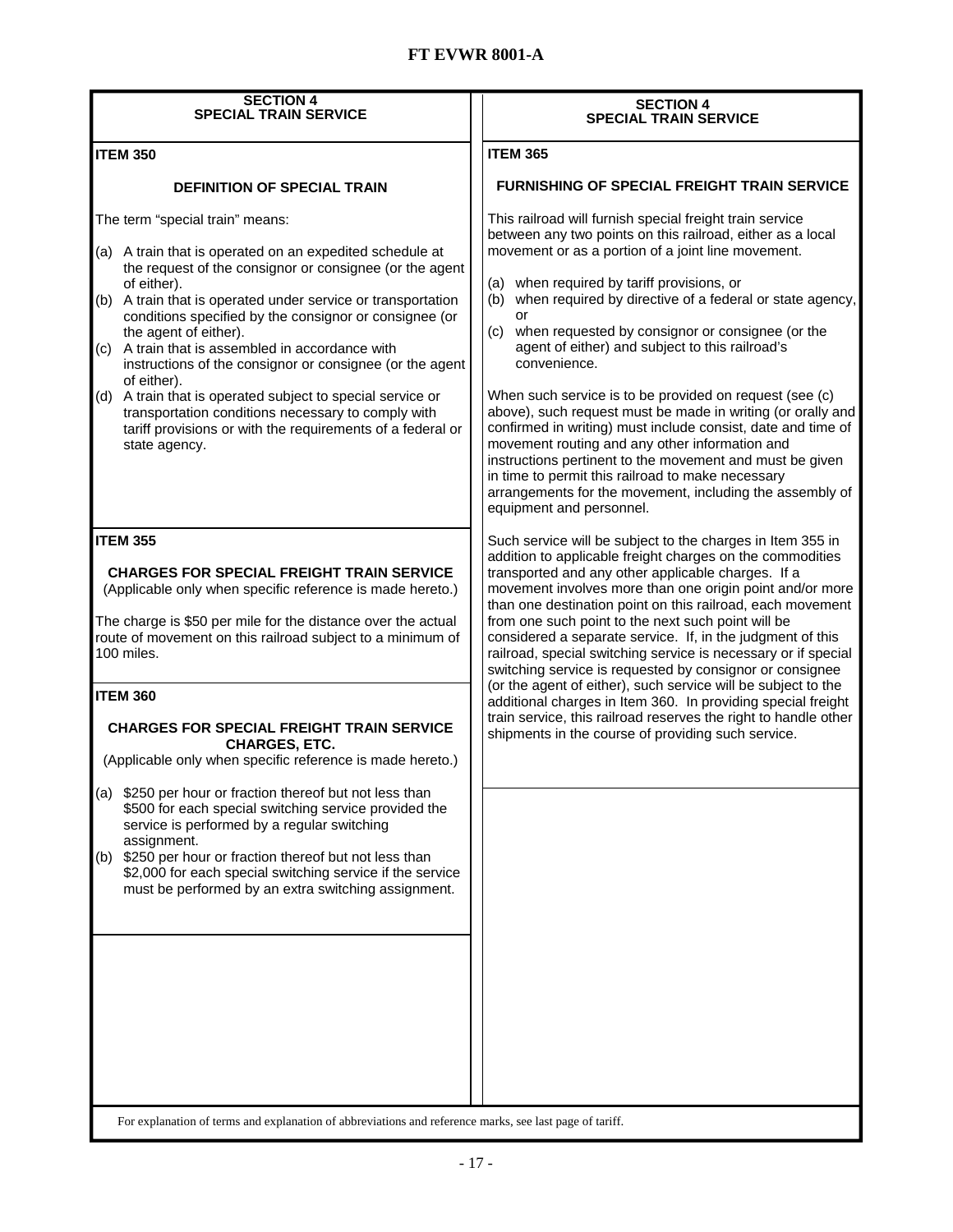#### **SECTION 5 DIVERSION OR RECONSIGNMENT**

#### **ITEM 400**

#### **DIVERSION OR RECONSIGNMENT**

One diversion or reconsignment will be allowed on a shipment received on the tracks of the EVWR, provided no previous diversion or reconsignment has taken place on the same shipment, subject to the following conditions:

- A. Definition A single change in name of consignor or consignee, and/or a single change in destination or place of delivery a destination, and/or a change in route.
- B. Diversion or reconsignment may be made only at a point intermediate between interchange with line haul carrier and origin or original destination.
- C. The rate to be used will be the through rate from point of origin to final destination, subject to the rate from point of origin to diversion point, or from diversion point to final destination, whichever is higher, as a minimum.
- D. Diversion or reconsignment will only be accorded when order is place with an authorized agent of the EVWR prior to arrival of car at destination and in time to permit instructions to be relayed to yard personnel.
- E. The charge for diversion or reconsignment shall be \$200 per car.
- F. On a "straight" bill of lading consignment, the original bill of lading should be surrendered or other proof of ownership established.
- G. On a shipment consigned "To Order", an order to divert or reconsign under these rules will not be effective until the original bill of lading is surrendered for cancellation, endorsement or diversion or reconsignment, or exchange, or in its absence, the property may be diverted or reconsigned in advance of the surrender of the bill of lading only under the provisions of Rule 7 of Tariff UFC 6000 concerning the delivery of shipments consigned "To Order".
- H. Shipments on "straight" bill of lading, showing consignment to one party with instructions therein, or on which instructions are other wise given to:
	- 1. Notify or advise another party and deliver only upon surrender of written order; or
	- 2. Deliver only upon surrender of the original bill of lading; or when
	- 3. Consigned in any other manner which imposes upon the carrier the obligation not to make delivery or permit diversion except upon surrender of original bill of lading or written order will be treated on shipments billed "To Order" unless the reconsignment or diversion order is given by, or the delivery is to, such original billed consignee or his agent. The "Advise" or "Notify" party must not be considered as the consignee.

(Continued in next Column)

#### **SECTION 5 DIVERSION OR RECONSIGNMENT**

### **ITEM 400 (Cont'd)**

#### **DIVERSION OR RECONSIGNMENT**

- I. A request for diversion or reconsignment must be made or confirmed in writing, and an order for diversion or reconsignment which specifies that through rate is to protected will not be construed as obligating carriers to protect other than the lawful rate and charges under these rules.
- J. When an order for diversion or reconsignment requires the application of a rate and/or route which cannot lawfully be applied via the point at which the diversion or reconsignment is made, prompt notice shall be given to the party requesting the diversion or reconsignment. When delivery to consignee cannot be accomplished due to gross weight of car and contents exceeding carrier's track limitations, no charge will be assessed for the diversion or reconsignment of shipment.
- K. When delivery to consignee cannot be accomplished due to gross weight of car and contents exceeding carrier's track limitations, no charge will be assessed for the diversion or reconsignment of shipment.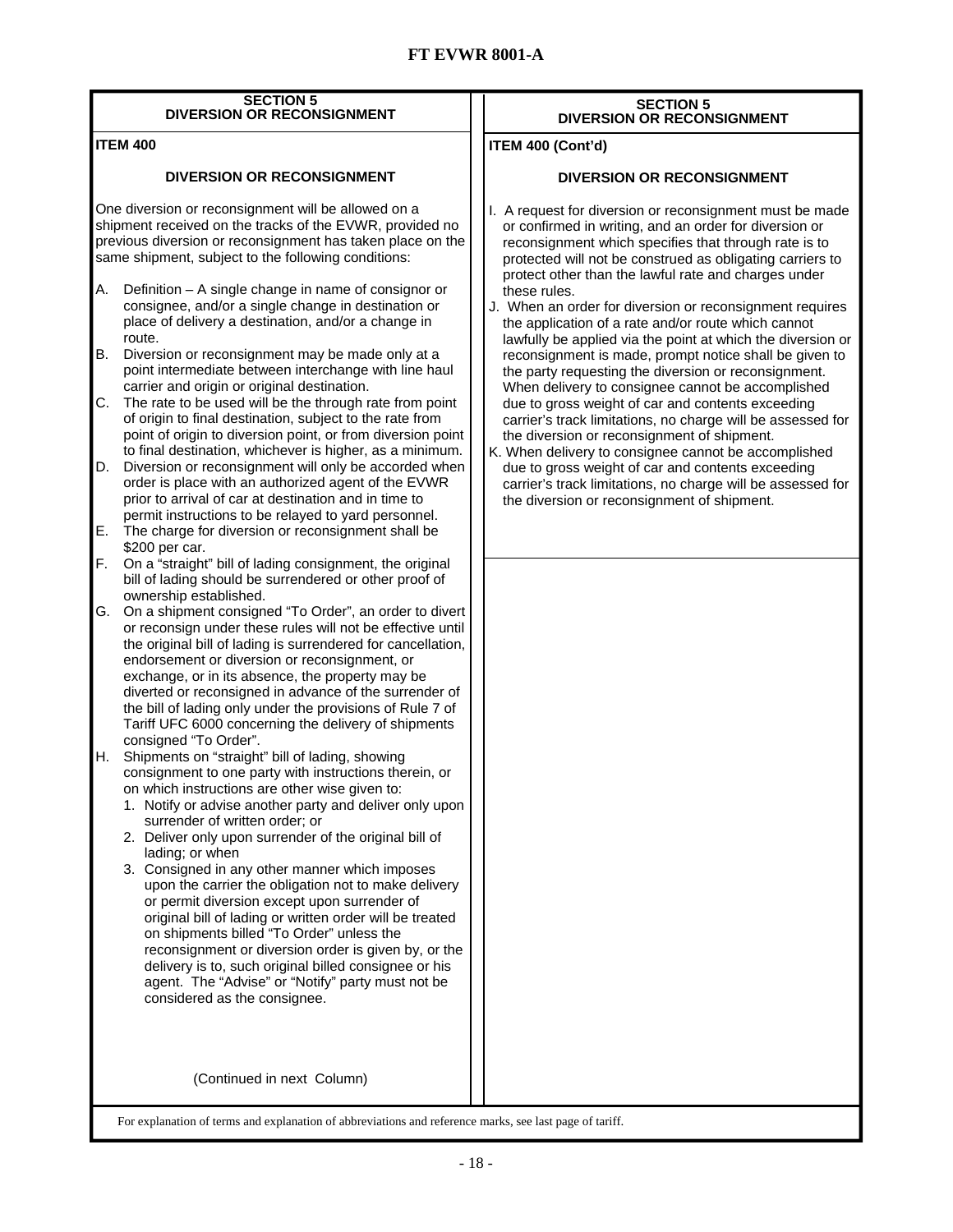| <b>SECTION 6</b><br><b>WEIGHT AGREEMENTS</b> |                                                                                                                                                                                                                                                                                                                                                                                                                                                                                                                                                                                                                                                                                                                                                            |  | <b>SECTION 7</b><br><b>INTERCHANGE ERROR MOVEMENTS</b>                                                                                                                                                                                                  |  |  |  |
|----------------------------------------------|------------------------------------------------------------------------------------------------------------------------------------------------------------------------------------------------------------------------------------------------------------------------------------------------------------------------------------------------------------------------------------------------------------------------------------------------------------------------------------------------------------------------------------------------------------------------------------------------------------------------------------------------------------------------------------------------------------------------------------------------------------|--|---------------------------------------------------------------------------------------------------------------------------------------------------------------------------------------------------------------------------------------------------------|--|--|--|
| <b>ITEM 405</b>                              |                                                                                                                                                                                                                                                                                                                                                                                                                                                                                                                                                                                                                                                                                                                                                            |  | <b>ITEM 650</b>                                                                                                                                                                                                                                         |  |  |  |
|                                              | <b>WEIGHT AGREEMENTS</b>                                                                                                                                                                                                                                                                                                                                                                                                                                                                                                                                                                                                                                                                                                                                   |  | <b>INTERCHANGE ERROR MOVEMENTS</b>                                                                                                                                                                                                                      |  |  |  |
|                                              | (a) When weight agreements are in force at both origin<br>and destination, weight determined at origin will be<br>used for assessment of freight charges on prepaid<br>shipments and weight determined will be used for                                                                                                                                                                                                                                                                                                                                                                                                                                                                                                                                    |  | Cars, loaded or empty, received by EVWR in error, or<br>without forwarding instructions from the delivering carrier,<br>will be returned to the delivering carrier or forwarded to the<br>proper carrier within the same switching district at a charge |  |  |  |
| (c)                                          | assessment of freight charges on collect shipments.<br>(b) When the EVWR is origin road haul carrier and a<br>shipment requires ascertainment of weight at origin by<br>reason of consignor's weight agreement, consignor<br>must furnish weight to the EVWR by midnight of the<br>third day following the day that the car which contains<br>the shipment is released loaded. Weight must be<br>furnish in writing or confirmed in writing. If weight is<br>furnished by U.S.Mail, post mark will govern. After the<br>time period specified above has elapsed, a charge of<br>\$50 per car per day or fraction thereof will be assessed<br>against the consignor until such weight is furnished.<br>When the EVWR is destination road haul carrier and a |  | of \$200 per car. Charge will be assessed against the<br>delivering carrier.                                                                                                                                                                            |  |  |  |
|                                              | shipment requires ascertainment of weight at<br>destination by reason of consignee's weight<br>agreement, consignee must furnish weight to the<br>EVWR by midnight of the third day following the day<br>that the car which contained the shipment is released<br>empty, or by the fifth day following placement,<br>whichever date is earlier. Weight must be furnished in<br>writing or confirmed in writing. If weight is furnished by<br>U.S. Mail, post mark will govern. After the time period<br>specified above has elapsed, a charge of \$50 per car<br>per day or fraction thereof will be assessed against the<br>consignee until such weight is furnished.                                                                                     |  |                                                                                                                                                                                                                                                         |  |  |  |
|                                              |                                                                                                                                                                                                                                                                                                                                                                                                                                                                                                                                                                                                                                                                                                                                                            |  |                                                                                                                                                                                                                                                         |  |  |  |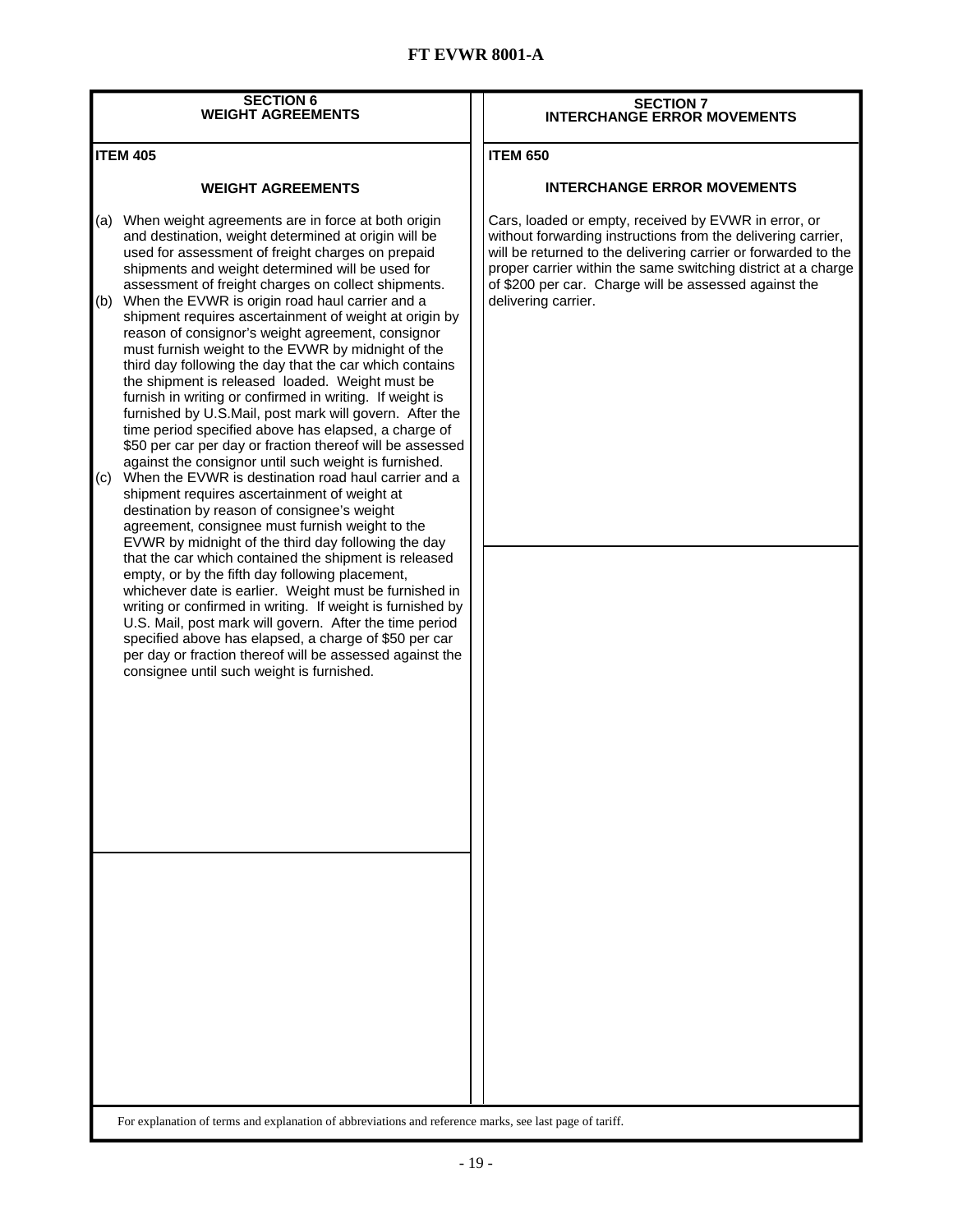| <b>SECTION 8</b><br><b>SET BACK CHARGE ON RECONSIGNED CARS</b>                                                                                                                                                                                                                                                                                                                                                                                                                                                                                                                                                 | <b>SECTION 9</b><br><b>CHARGES FOR MOVING EMPTY RAILCARS</b>                                                                                                                                                                                                                                                                                                                                                                                                                                                                                                                                                                                                                                                                                                |  |  |  |  |
|----------------------------------------------------------------------------------------------------------------------------------------------------------------------------------------------------------------------------------------------------------------------------------------------------------------------------------------------------------------------------------------------------------------------------------------------------------------------------------------------------------------------------------------------------------------------------------------------------------------|-------------------------------------------------------------------------------------------------------------------------------------------------------------------------------------------------------------------------------------------------------------------------------------------------------------------------------------------------------------------------------------------------------------------------------------------------------------------------------------------------------------------------------------------------------------------------------------------------------------------------------------------------------------------------------------------------------------------------------------------------------------|--|--|--|--|
| <b>ITEM 700</b>                                                                                                                                                                                                                                                                                                                                                                                                                                                                                                                                                                                                | <b>ITEM 1000</b>                                                                                                                                                                                                                                                                                                                                                                                                                                                                                                                                                                                                                                                                                                                                            |  |  |  |  |
| <b>SET BACK CHARGES ON RECONSIGNED CARS</b>                                                                                                                                                                                                                                                                                                                                                                                                                                                                                                                                                                    | <b>CHARGES FOR MOVING EMPTY RAILCARS (NOTE 1)</b>                                                                                                                                                                                                                                                                                                                                                                                                                                                                                                                                                                                                                                                                                                           |  |  |  |  |
| When a loaded railcar of either private or railroad<br>ownership is received in interchange by this railroad and is<br>subsequently ordered to be reconsigned or diverted (before<br>leaving the interchange point), under the provisions of<br>Section 5 of this tariff, to a new destination where this<br>railroad will not act in the capacity of a line haul carrier in<br>the route, then a charge of \$200.00 per car shall be<br>assessed for the service of returning the car to the<br>designated railroad. This charge shall be in addition to any<br>charges provided in Section 5 of this tariff. | When an empty (Note 2) railcar is moved by this railroad,<br>and said railcar is being returned to origin from a loaded<br>movement in which this railroad participated as a line haul<br>carrier, that movement shall be free of charge. All other<br>movements of empty railcars shall be chargeable at a rate<br>of [I]\$275.00 per car and shall be applied in any direction<br>each time a car is moved between two EVWR stations.<br>Note 1 - Applicable only in privately owned or leased<br>railcars, except will apply in railroad owned or leased<br>railcars when moving from or to a facility for car cleaning,<br>repair or alteration. No mileage allowance will be paid on<br>the private railcars moving under the provisions of this item. |  |  |  |  |
|                                                                                                                                                                                                                                                                                                                                                                                                                                                                                                                                                                                                                | Note 2 - Cars containing product residue which exceeds<br>seven percent of the weight of the marked capacity of the<br>car shall be considered a loaded car and will be charged<br>utilizing otherwise applicable rates.                                                                                                                                                                                                                                                                                                                                                                                                                                                                                                                                    |  |  |  |  |
|                                                                                                                                                                                                                                                                                                                                                                                                                                                                                                                                                                                                                |                                                                                                                                                                                                                                                                                                                                                                                                                                                                                                                                                                                                                                                                                                                                                             |  |  |  |  |
|                                                                                                                                                                                                                                                                                                                                                                                                                                                                                                                                                                                                                |                                                                                                                                                                                                                                                                                                                                                                                                                                                                                                                                                                                                                                                                                                                                                             |  |  |  |  |
|                                                                                                                                                                                                                                                                                                                                                                                                                                                                                                                                                                                                                |                                                                                                                                                                                                                                                                                                                                                                                                                                                                                                                                                                                                                                                                                                                                                             |  |  |  |  |
|                                                                                                                                                                                                                                                                                                                                                                                                                                                                                                                                                                                                                |                                                                                                                                                                                                                                                                                                                                                                                                                                                                                                                                                                                                                                                                                                                                                             |  |  |  |  |
|                                                                                                                                                                                                                                                                                                                                                                                                                                                                                                                                                                                                                |                                                                                                                                                                                                                                                                                                                                                                                                                                                                                                                                                                                                                                                                                                                                                             |  |  |  |  |
|                                                                                                                                                                                                                                                                                                                                                                                                                                                                                                                                                                                                                |                                                                                                                                                                                                                                                                                                                                                                                                                                                                                                                                                                                                                                                                                                                                                             |  |  |  |  |
| For explanation of terms and explanation of abbreviations and reference marks, see last page of tariff.                                                                                                                                                                                                                                                                                                                                                                                                                                                                                                        |                                                                                                                                                                                                                                                                                                                                                                                                                                                                                                                                                                                                                                                                                                                                                             |  |  |  |  |